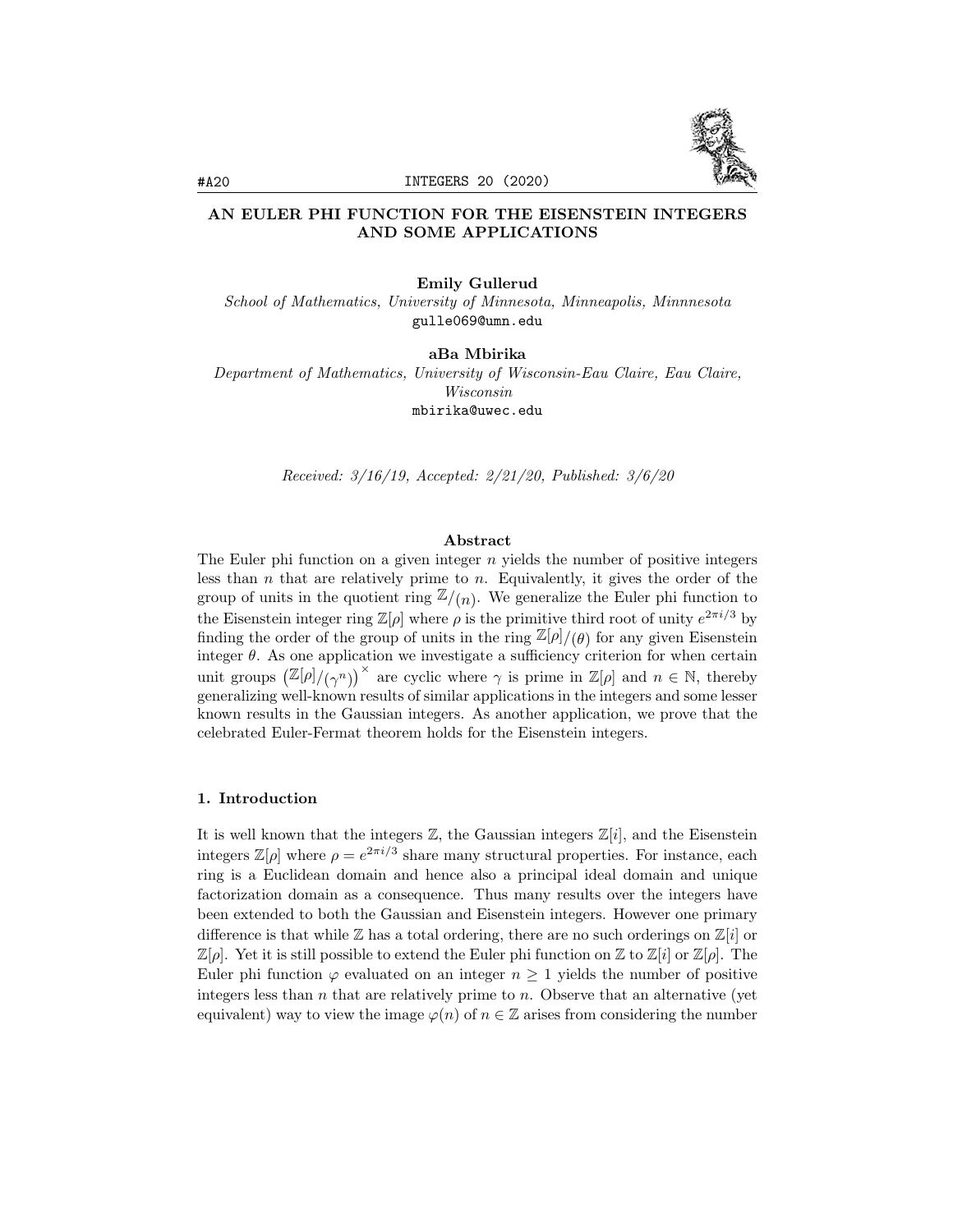of units in the multiplicative group  $\mathbb{Z}/(n)$  as follows:

$$
\varphi(n) = |\{k \in \mathbb{N} : k < n \text{ and } \gcd(k, n) = 1\}|
$$
\n
$$
= |\{[k] \in \mathbb{Z} / (n) : \gcd(k, n) = 1\}|
$$
\n
$$
= |\mathbb{Z} / (n)|^{\times} |.
$$

Although no ordering exists on the Gaussian or the Eisenstein integers, for any element r in a ring R we can consider the corresponding quotient  $R/(r)$  and find the cardinality of its unit group  $(R/(r))^{\times}$ . Indeed this has been done already in 1983 by Cross for the Gaussian integers [3]. In this paper we extend Cross's idea to the Eisenstein integers by doing the following:

- 1. We present the well-known characterization of the three types of primes in  $\mathbb{Z}[\rho]$  (see Proposition 2.9).
- 2. For each prime  $\gamma \in \mathbb{Z}[\rho]$  and  $n \in \mathbb{N}$ , we define a complete set of residue classes for the quotient  $\mathbb{Z}[\rho]/(\gamma^n)$  (see Theorem 3.2). Moreover, we identify the units in this quotient (see Theorem 3.9).
- 3. Analogous to the Z-setting, we define an Euler phi function  $\varphi$  on the Eisenstein integers to be the size of the corresponding groups of units. That is, given  $\eta \in \mathbb{Z}[\rho],$  then  $\varphi_{\rho}(\eta) = \Big|$  $\left(\mathbb{Z}[\rho]/(\eta)\right)^\times$  (see Section 4).
- 4. For a prime  $\gamma \in \mathbb{Z}[\rho]$  and an integer  $n \geq 1$ , we compute the value  $\varphi_{\rho}(\gamma^n)$  (see Theorem 4.3). Furthermore we prove  $\varphi_{\rho}$  is multiplicative (see Corollary 4.6).
- 5. Exploiting the fact that  $\mathbb{Z}[\rho]$  is a unique factorization domain, we may write  $\theta \in \mathbb{Z}[\rho]$  uniquely as a product of powers of primes  $\theta = \gamma_1^{k_1} \gamma_2^{k_2} \cdots \gamma_r^{k_r}$  up to associates. Then the Euler phi function on  $\theta$  is

$$
\varphi_{\rho}(\theta) = \prod_{i=1}^{r} \varphi_{\rho} \left( \gamma_i^{k_i} \right).
$$

We conclude the paper by giving applications of the Euler phi function on  $\mathbb{Z}[\rho]$ . As one application we investigate a sufficiency criterion for when certain unit groups  $(\mathbb{Z}[\rho]/(\gamma^n))^{\times}$  are cyclic where  $\gamma$  is prime in  $\mathbb{Z}[\rho]$  and  $n \in \mathbb{N}$ , thereby generalizing well-known results of similar applications over the integers dating back to Gauss and lesser known results over the Gaussian integers [3]. As another application, we prove that the Euler-Fermat Theorem extends naturally to the Eisenstein integers. This was done recently over the Gaussian integers but remained to be proven over the Eisenstein integers [11].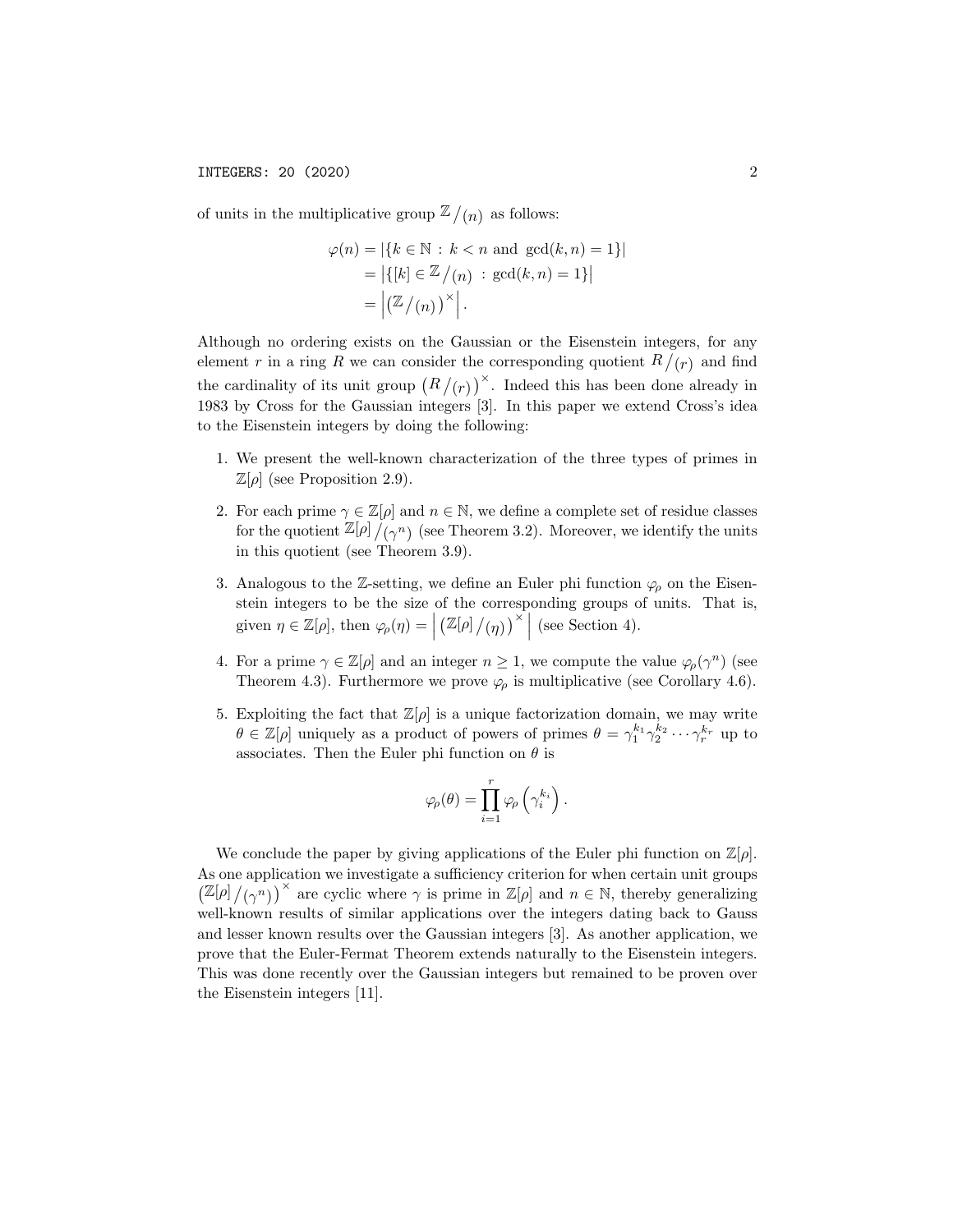#### 2. Preliminaries and Definitions

The *Eisenstein integers*, denoted  $\mathbb{Z}[\rho]$ , is a subring of  $\mathbb C$  defined as follows:

$$
\mathbb{Z}[\rho] = \{a + b\rho \mid a, b \in \mathbb{Z} \text{ and } \rho = e^{2\pi i/3}\}.
$$

Notice that  $\rho$  is the primitive third root of unity satisfying  $x^3 - 1 = 0$ . In particular, the minimal polynomial of  $\rho$  is the quadratic  $x^2 + x + 1$ , or the third cyclotomic polynomial, and hence  $\mathbb{Z}[\rho]$  like the Gaussian integers  $\mathbb{Z}[i]$  is a quadratic integer ring. These two quadratic integer rings tessellate the complex plane; in particular, the Eisenstein integers form a regular triangular (and consequently hexagonal) lattice in the complex plane as illustrated in the Figure 2.1.

By abuse of language, for each  $a + b\rho \in \mathbb{Z}[\rho]$  we denote a as the real part and b as the rho part. So each horizontal edge in Figure 2.1 represents a change of one unit in the real part, each diagonal NW-SE edge represents a change of one unit in the rho part, and each diagonal SW-NE edge represents a change of one unit in both parts as in Figure 2.2.

The following definitions and lemma are well known and can be found in multiple sources [7, 8, 2].

#### Definition 2.1.

• If  $\theta = a + b\rho \in \mathbb{Z}[\rho]$ , then the *complex conjugate* of  $\theta$ , denoted  $\overline{\theta}$ , is defined

$$
\overline{\theta} = a + b\rho^2 = (a - b) - b\rho.
$$

- If  $\theta = a + b\rho \in \mathbb{Z}[\rho]$ , then the norm of  $\theta$  in given by  $N(\theta) = \theta \overline{\theta} = a^2 ab + b^2$ . The norm lies in  $\mathbb Z$  and is multiplicative.
- The element  $\theta \in \mathbb{Z}[\rho]$  is a unit if  $\theta \eta = 1$  for some  $\eta \in \mathbb{Z}[\rho]$ .
- The elements  $\theta, \eta \in \mathbb{Z}[\rho]$  are associates if  $\theta = \delta\eta$  for some unit  $\delta \in \mathbb{Z}[\rho]$ . This is denoted  $\theta \sim \eta$ .

**Lemma 2.2.** [Ireland and Rosen [8, - Proposition 9.1.1]] If  $\theta \in \mathbb{Z}[\rho]$ , then  $\theta$  is a unit if and only if  $N(\theta) = 1$ . The units in  $\mathbb{Z}[\rho]$  are  $1, -1, \rho, -\rho, \rho^2$ , and  $-\rho^2$ .

**Remark 2.3.** The units in  $\mathbb{Z}[\rho]$  form a cyclic group in the following sense:

$$
\langle -\rho^2 \rangle = \{1, -\rho^2, \rho, -1, \rho^2, -\rho\}
$$
  
=  $\{1, 1 + \rho, \rho, -1, -1 - \rho, -\rho\} = (\mathbb{Z}[\rho])^{\times} \cong \mathbb{Z}_6.$ 

Figure 2.3 gives these six units on the circle of norm 1.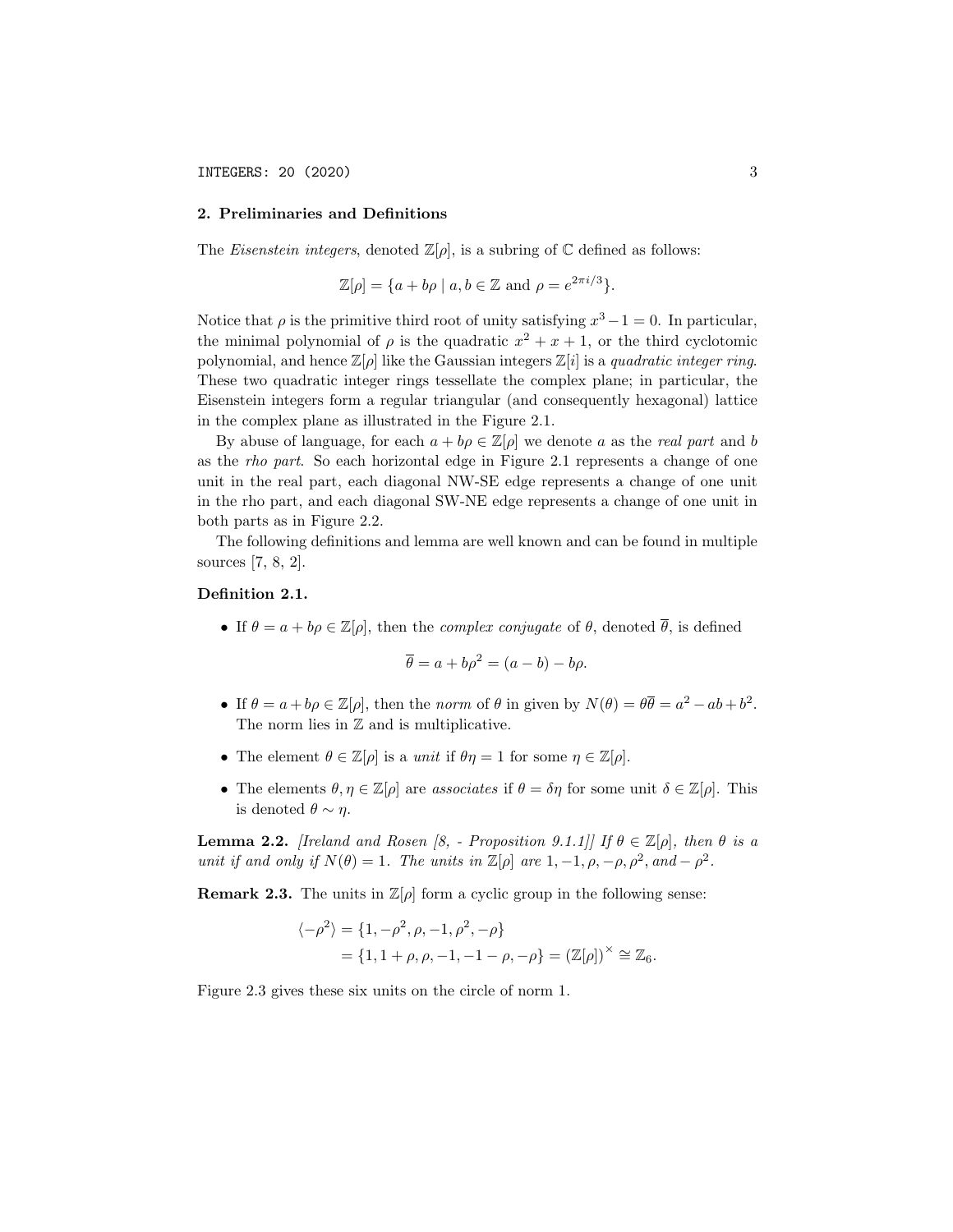

Figure 2.1: The Eisenstein integers form a triangular lattice which tessellates the complex plane.



Figure 2.2: Starting at the point  $a + b\rho$ , a shift by one of the six units results in one of the six points on the hexagon surrounding  $a + b\rho$ .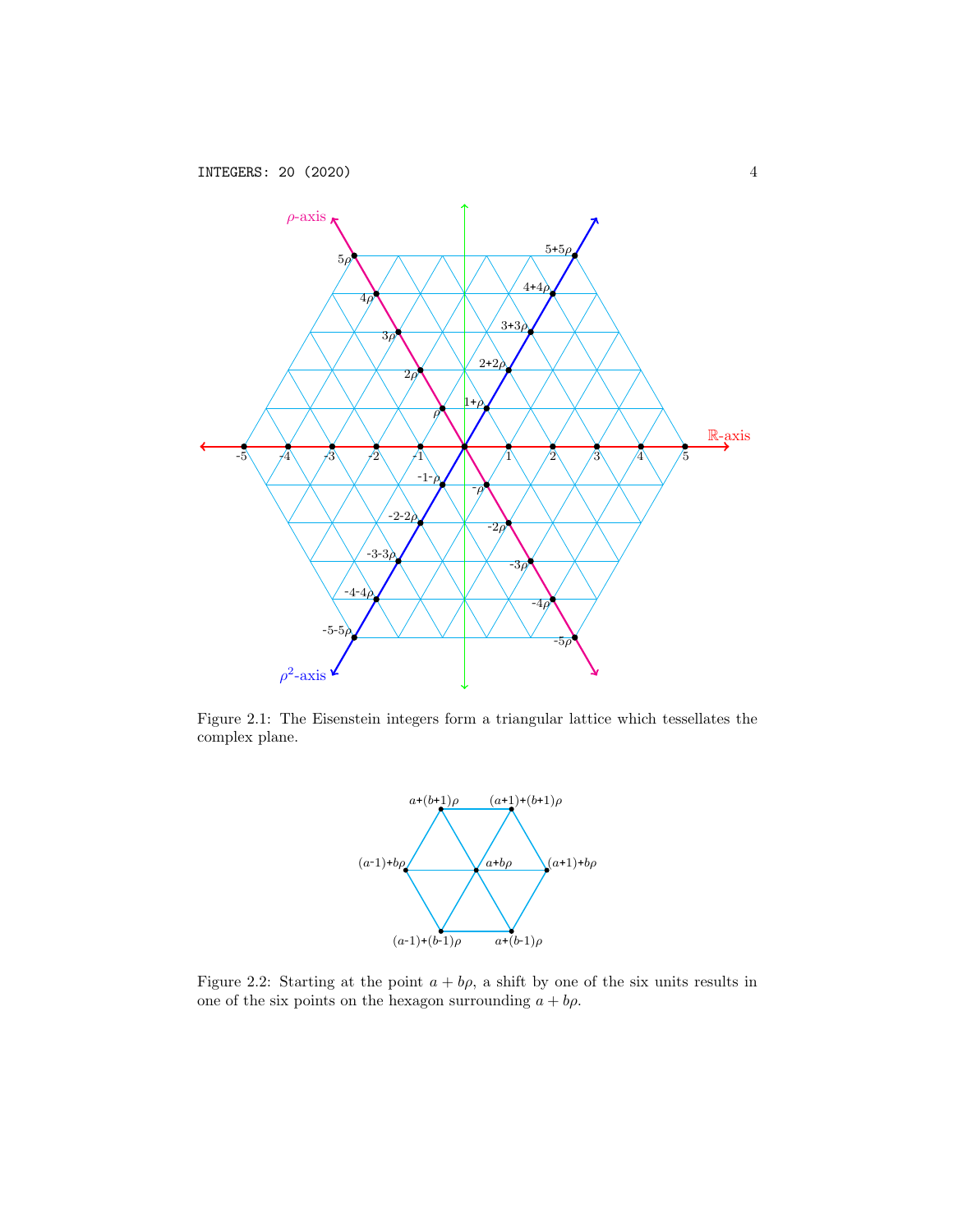

Figure 2.3: The Eisenstein integers with norm less than or equal to 9.

### 2.1. Even and "Odd" Eisenstein Integers

In the integers the quotient by the ideal generated by the unique even prime 2, namely  $\mathbb{Z}/(2)$ , has two cosets whose elements partition  $\mathbb Z$  into the even and odd integers. In the Eisenstein integers, of the six associates of norm 3, we distinguish the value  $\beta = 1 - \rho$  to play the role of the *even* prime in  $\mathbb{Z}[\rho]$ . Unlike the Z-setting, the quotient by the ideal generated by the even prime  $\beta$ , namely  $\mathbb{Z}[\rho]/(\beta)$ , has three cosets whose elements partition  $\mathbb{Z}[\rho]$  into three sets, which we call Even,  $Odd_1$ , and  $Odd_2$ . Theorem 2.5 gives a simple characterization of when an Eisenstein integer is in one of these three sets. But first, we explicitly define the sets  $Even, Odd<sub>1</sub>$ , and  $Odd_2.$ 

**Definition 2.4.** The sets *Even*,  $Odd_1$ , and  $Odd_2$  are defined as follows:

$$
Even = \{a + b\rho \mid a + b\rho \equiv 0 \pmod{\beta}\}
$$

$$
Odd_1 = \{a + b\rho \mid a + b\rho \equiv 1 \pmod{\beta}\}
$$

$$
Odd_2 = \{a + b\rho \mid a + b\rho \equiv 2 \pmod{\beta}\}.
$$

The following theorem gives a necessary and sufficient condition on the "parity" of an arbitrary  $a + b\rho \in \mathbb{Z}[\rho]$  depending only on the sum  $a + b$ .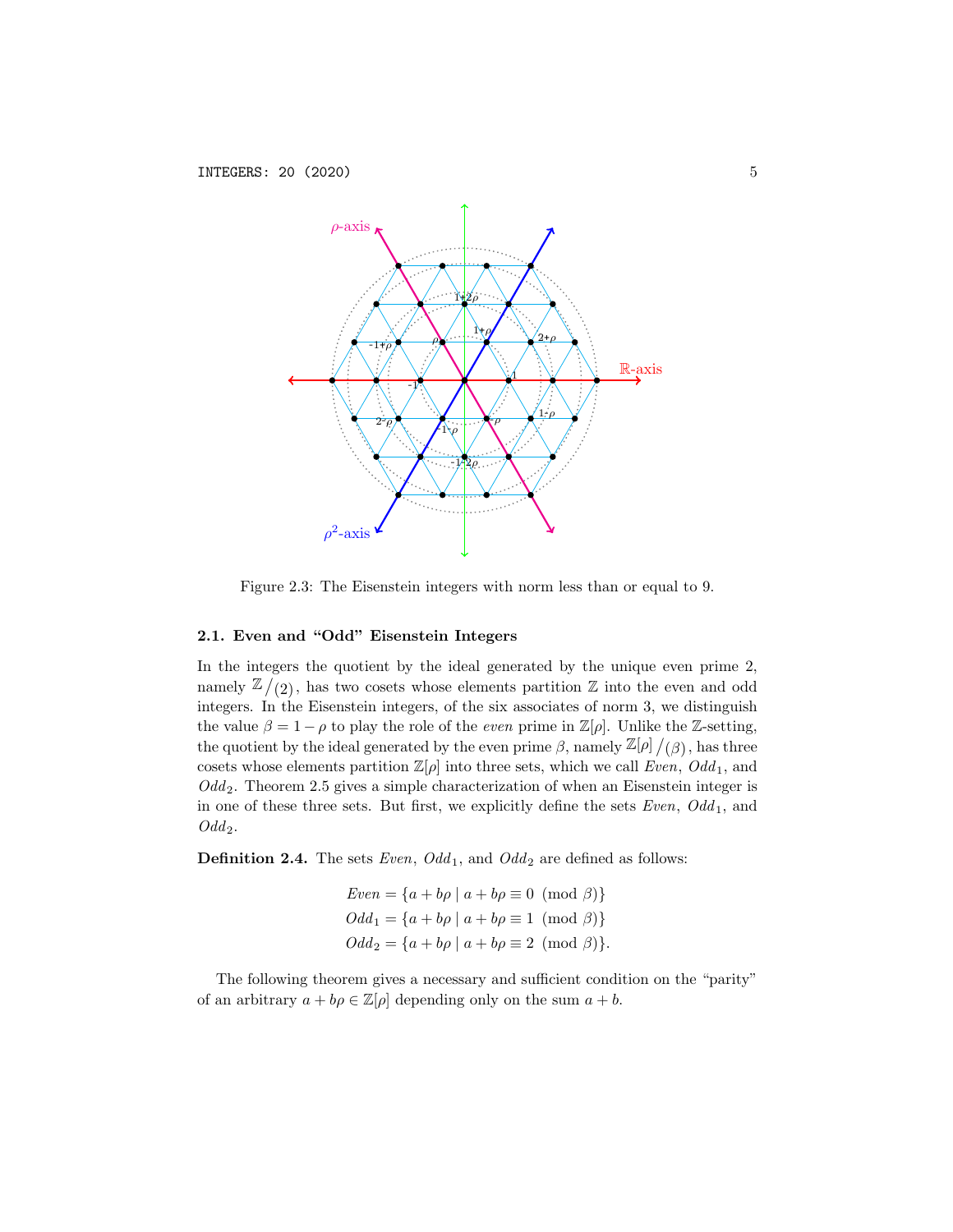**Theorem 2.5.** Let  $a + b\rho \in \mathbb{Z}[\rho]$ . Then

$$
a + b\rho \in Even \iff a + b \equiv 0 \pmod{3} \tag{1}
$$

$$
a + b\rho \in Odd_1 \Longleftrightarrow a + b \equiv 1 \pmod{3} \tag{2}
$$

$$
a + b\rho \in Odd_2 \Longleftrightarrow a + b \equiv 2 \pmod{3}.
$$
 (3)

*Proof.* Consider the following sequence of equivalences, where  $a + b\rho \in \mathbb{Z}[\rho]$  and  $c \in \mathbb{Z}$ :

$$
a + b\rho \equiv c \pmod{\beta} \iff \frac{a + b\rho - c}{\beta} \in \mathbb{Z}[\rho]
$$
  

$$
\iff \frac{a + b\rho - c}{1 - \rho} \cdot \frac{1 - \rho^2}{1 - \rho^2} \in \mathbb{Z}[\rho]
$$
  

$$
\iff \frac{(a + b\rho - c)(2 + \rho)}{3} \in \mathbb{Z}[\rho]
$$
  

$$
\iff \frac{2a + 2b\rho - 2c + a\rho - b - b\rho - c\rho}{3} \in \mathbb{Z}[\rho]
$$
  

$$
\iff \frac{2a - b - 2c}{3} + \frac{a + b - c}{3}\rho \in \mathbb{Z}[\rho]
$$
  

$$
\iff \begin{cases} 2a - b \equiv 2c \pmod{3} \\ a + b \equiv c \pmod{3}. \end{cases}
$$

Observe that the two congruences are equivalent since  $2a - b \equiv 2c \pmod{3}$  if and only if  $4a - 2b \equiv 4c \pmod{3}$  if and only if  $a + b \equiv c \pmod{3}$ . It follows that  $a + b\rho \equiv c \pmod{\beta}$  if and only if  $a + b \equiv c \pmod{3}$ . Substituting 0, 1, and 2 for c proves that the equivalences (1), (2), and (3), respectively, hold as desired.  $\Box$ 

Using the characterization given in Theorem 2.5, we can plot the distribution of these three sets in the triangular lattice, as illustrated in Figure 2.4.

It is clear that the product of an even integer and any other element in  $\mathbb Z$  being even in Z extends to the product of an *Even* integer and any other element in  $\mathbb{Z}[\rho]$ being Even in  $\mathbb{Z}[\rho]$ . Just as in  $\mathbb{Z}$ , where the product of two odd integers is always odd, the same property occurs in  $\mathbb{Z}[\rho]$ . However, in  $\mathbb{Z}[\rho]$  the "odds" split into two equivalence classes. The following theorem classifies the parity of a product given the parity of the "odd" multiplicands.

**Theorem 2.6.** Let  $\tau \in Odd_1$  and  $\sigma \in Odd_2$ . Then

$$
\tau \cdot \tau \in Odd_1 \tag{4}
$$

$$
\sigma \cdot \sigma \in Odd_1 \tag{5}
$$

$$
\tau \cdot \sigma \in Odd_2. \tag{6}
$$

*Proof.* Consider  $a + b\rho$  and  $c + d\rho$  in  $\mathbb{Z}[\rho]$  where we have  $a + b \equiv m \pmod{3}$  and  $c + d \equiv n \pmod{3}$ . Notice that  $(a + b\rho) \cdot (c + d\rho) = (ac - bd) + (ad + bc - bd)\rho$ . It suffices to show that  $ac + ad + bc - 2bd \equiv mn \pmod{3}$ .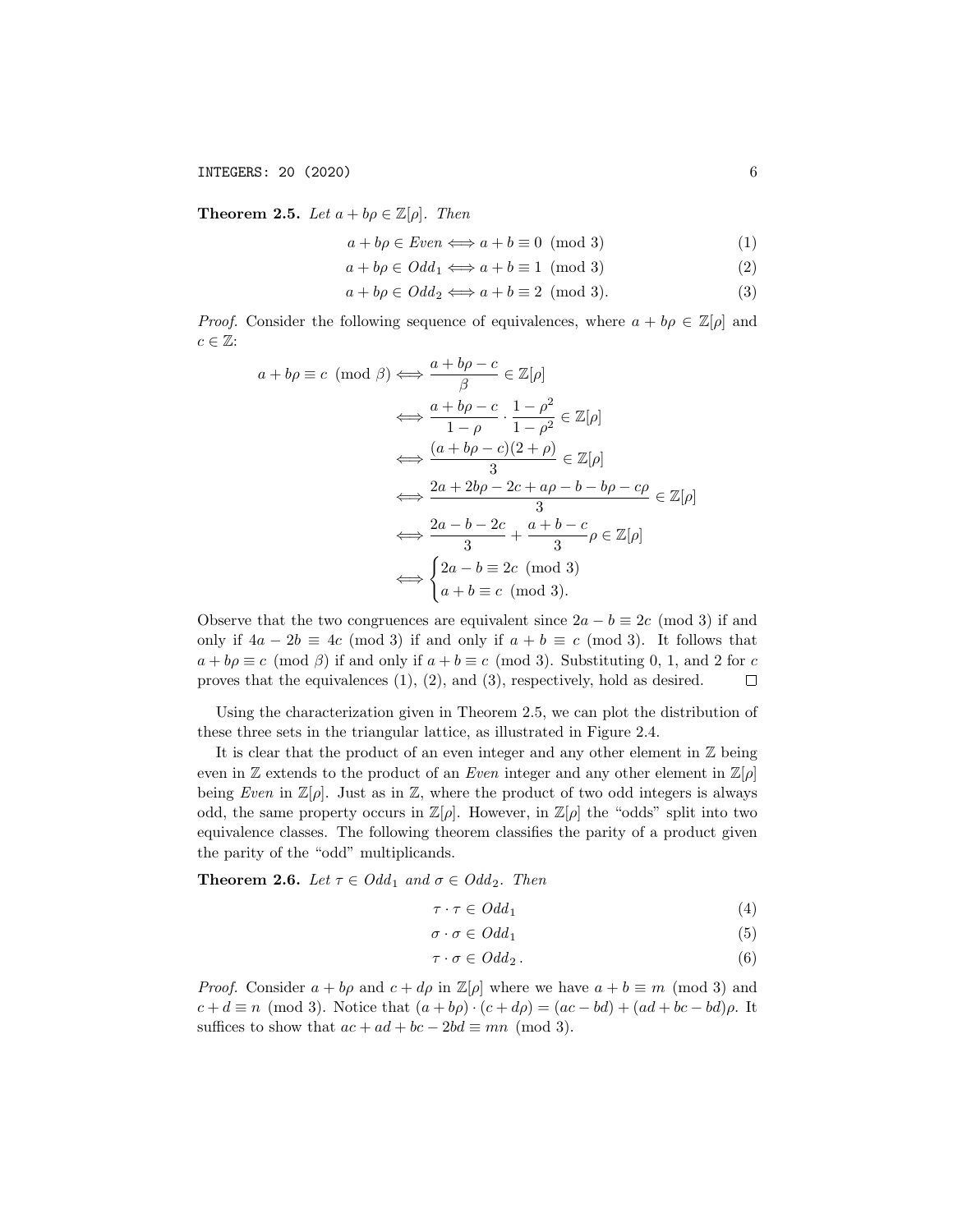Since we have  $a + b \equiv m \pmod{3}$  and  $c + d \equiv n \pmod{3}$ , then it follows that  $(a + b) \cdot (c + d) \equiv mn \pmod{3}$  implies  $ac + bc + ad + bd \equiv mn \pmod{3}$ . Then  $ac + bc + ad + bd - 3bd \equiv mn \pmod{3}$  implies  $ac + bc + ad - 2bd \equiv mn \pmod{3}$  as desired.

Applying Theorem 2.5, it follows that (4) holds when  $m = n = 1$ , (5) holds when  $m = n = 2$ , and (6) holds when  $m = 1$  and  $n = 2$ .  $\Box$ 



Figure 2.4: The distribution of Even,  $Odd_1$ , and  $Odd_2$  integers with norm less than 16. Orange circles represent Even, purple squares represent  $Odd_1$ , and green triangles represent  $Odd_2$  integers.

Whereas Theorem 2.5 gives a necessary and sufficient condition for the parity of an Eisenstein integer  $a+b\rho$  based solely on the residue class of the sum  $a+b$  modulo 3, the following theorem gives necessary (but not necessarily sufficient) conditions of the parity of  $a + b\rho$  in terms of its norm.

**Theorem 2.7.** Let  $a + b\rho \in \mathbb{Z}[\rho]$ . Then

$$
a + b\rho \in Even \text{ if and only if } N(a + b\rho) \equiv 0 \pmod{3} \tag{7}
$$

- $a + b\rho \in Odd_1$  implies  $N(a + b\rho) \equiv 1 \pmod{3}$  (8)
- $a + b\rho \in Odd_2$  implies  $N(a + b\rho) \equiv 1 \pmod{3}$ . (9)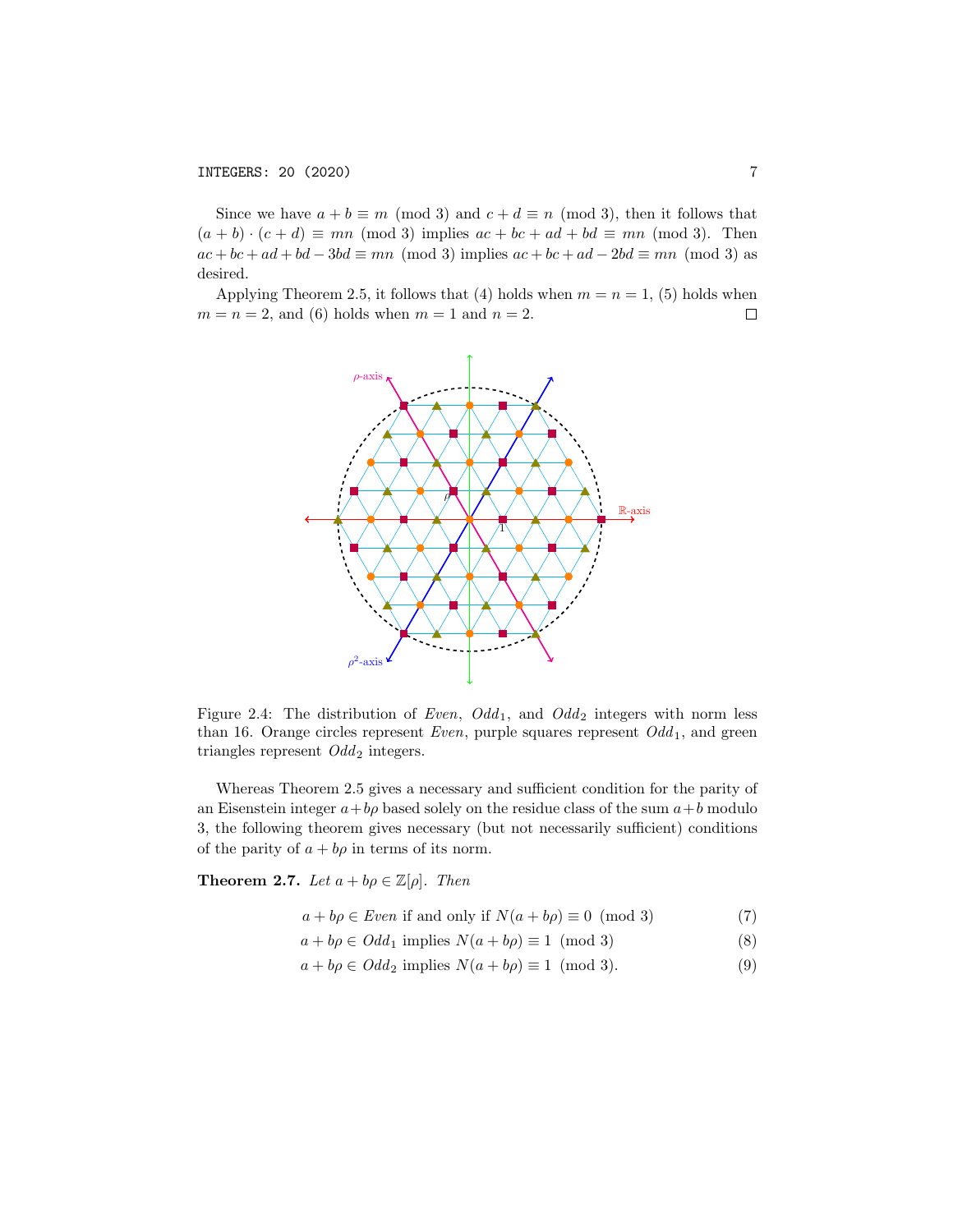*Proof.* Consider  $a + b\rho \in \mathbb{Z}[\rho]$  where  $a + b \equiv n \pmod{3}$ . Then

$$
(a+b)(a+b) \equiv n \cdot n \pmod{3} \Longleftrightarrow a^2 + 2ab + b^2 \equiv n^2 \pmod{3}
$$

$$
\Longleftrightarrow a^2 + 2ab + b^2 - 3ab \equiv n^2 \pmod{3}
$$

$$
\Longleftrightarrow a^2 - ab + b^2 \equiv n^2 \pmod{3}
$$

$$
\Longleftrightarrow N(a+b\rho) \equiv n^2 \pmod{3}.
$$

Applying Theorem 2.5, it follows that (7) holds if  $n = 0$ , (8) holds if  $n = 1$ , and (9) holds if  $n = 2$ .  $\Box$ 

Remark 2.8. Since Theorem 2.7 determines the remainder when the norm of any Eisenstein integer  $a + b\rho$  is divided by 3, we conclude that  $N(a + b\rho)$  is never congruent to 2 modulo 3.

### 2.2. The Three Types of Eisenstein Primes

This subsection outlines the three types of primes in  $\mathbb{Z}[\rho]$  which are well known and can be found in many sources [7, 8].

**Proposition 2.9.** [Hardy and Wright [7, Theorem 255]] Every prime element  $\gamma$ in  $\mathbb{Z}[\rho]$  falls into one of three categories (up to associates):

- 1. the even prime  $\gamma = 1 \rho$ ,
- 2. the rational primes  $\gamma = p$  where p is prime in Z and  $p \equiv 2 \pmod{3}$ , and
- 3. the nonassociate primes  $\gamma$  and  $\overline{\gamma}$  where q is prime in  $\mathbb{Z}$ , the norm  $N(\gamma)$  equals q, and  $q \equiv 1 \pmod{3}$ .

In Figure 2.5, the three types of Eisenstein primes are plotted on the lattice. The even prime and its five associates lie on the solid orange circle. The rational primes  $\gamma = 2, 5$  and their five associates lie on the two dashed purple circles. The primes  $\gamma$ such that  $N(\gamma) = 7, 13, 19$  lie on the remaining three dotted olive circles.

**Convention 2.10.** From this point forward, we let  $\beta$  denote the prime  $1 - \rho$  and let p and q be primes in Z such that  $p \equiv 2 \pmod{3}$  and  $q \equiv 1 \pmod{3}$ . Let  $q = \psi \overline{\psi}$ where  $\psi$  and  $\overline{\psi}$  are non-associate prime factors of q in  $\mathbb{Z}[\rho]$ . We also denote a generic prime in  $\mathbb{Z}[\rho]$  by  $\gamma$ .

We now establish the associates of  $\beta^n$  for  $n \in \mathbb{Z}$ .

**Proposition 2.11.** One particular associate of  $\beta^{2m}$  and  $\beta^{2m+1}$ , respectively, is given by  $3^m$  and  $3^m\beta$ , respectively. That is, we have  $\beta^{2m} \sim 3^m$  and  $\beta^{2m+1} \sim 3^m\beta$ .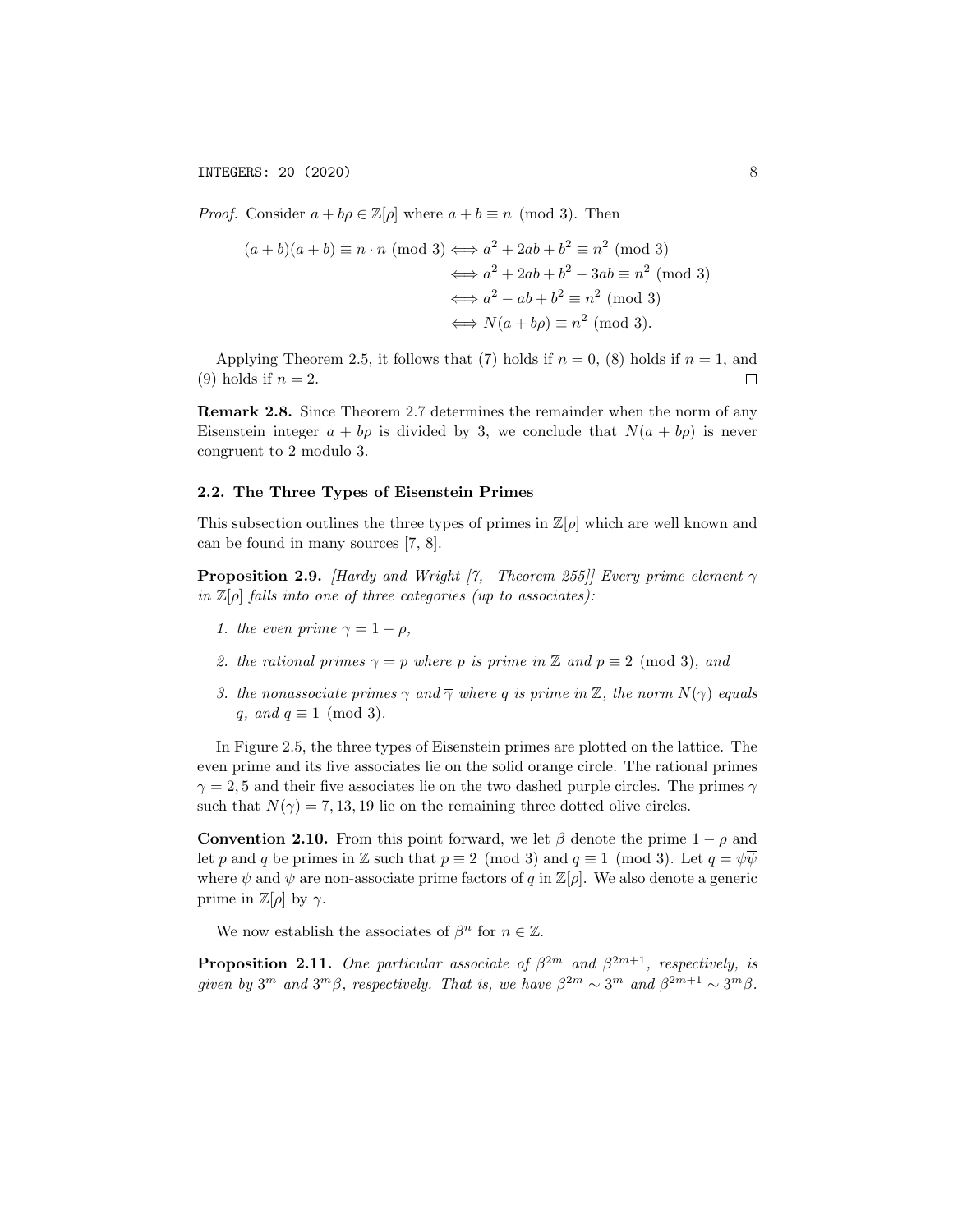Proof. Observe that

$$
\beta^{2m} = (\beta^2)^m = ((1 - \rho)(1 - \rho))^m
$$
  
=  $(1 - 2\rho + \rho^2)^m$   
=  $(1 - 2\rho + (-1 - \rho))^m$   
=  $(-3\rho)^m$   
 $\sim (-\rho^2)^m(-3\rho)^m$   
=  $(3\rho^3)^m$   
=  $3^m$ .

Hence  $\beta^{2m} \sim 3^m$ . As a consequence, we have  $\beta^{2m+1} \sim 3^m \beta$ .



Figure 2.5: All the Eisenstein primes with norms less than or equal to 19.

### 2.3. Unique Factorization in  $\mathbb{Z}[\rho]$

As noted in the introduction, the Eisenstein integer ring is a unique factorization domain. Unlike its analog, the integers, where a natural number clearly factors uniquely into products of powers of primes, factoring an Eisenstein integer is not as straightforward as the following example displays.

**Example 2.12.** Consider  $\eta = 48 - 72\rho \in \mathbb{Z}[\rho]$ . We will factor this uniquely (up to associates) as a product of powers of primes. We start by factoring out all the

 $\Box$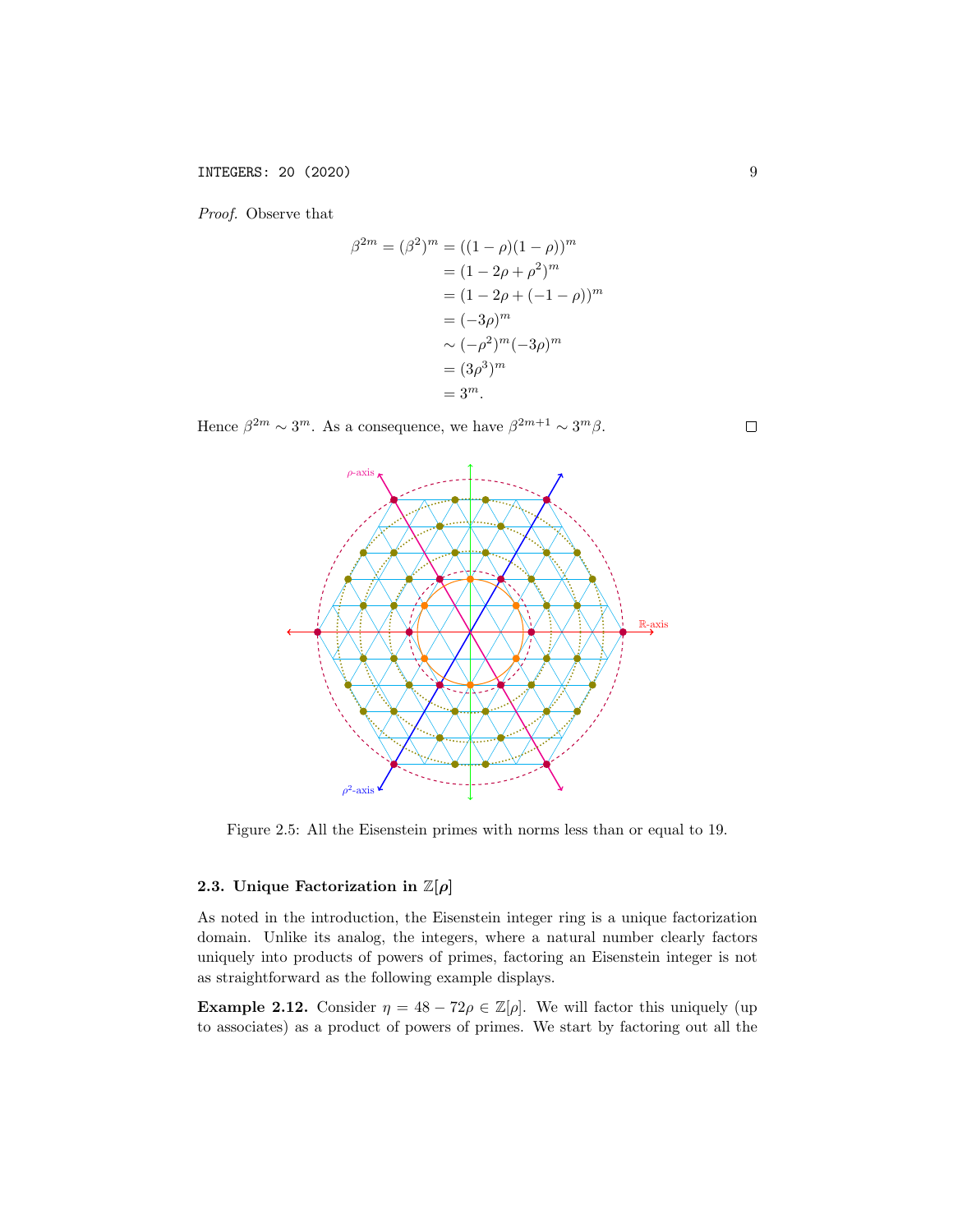powers of β. Notice that  $48 - 72 = -24 \equiv 0 \pmod{3}$ , so η is an Even integer and we can factor out at least one instance of  $\beta$ . Since  $\frac{48-72\rho}{\beta} = 56 - 8\rho$ , we have  $\eta = \beta \cdot (56 - 8\rho)$ . Notice that our multiplicand  $56 - 8\rho$  is Even as well, so we factor out another instance of  $\beta$  resulting in  $\eta = \beta^2 \cdot (40 + 16\rho)$ . Now our new multiplicand is not Even since  $40 + 16 = 56 \equiv 2 \pmod{3}$ , so we have factored out all possible powers of  $\beta$ .

Next we factor out Category 2 primes from  $40+16\rho$ . Notice that  $2^3$  divides both 40 and 16, yielding  $\eta = \beta^2 \cdot 2^3 \cdot (5 + 2\rho)$  since 2 is a Category 2 prime.

Lastly, we factor  $5 + 2\rho$  into Category 3 primes. Notice that  $N(5 + 2\rho) = 19$ . Since 19 is a rational prime and  $19 \equiv 1 \pmod{3}$ , we conclude that  $5 + 2\rho$  is itself a Category 3 prime. Thus the unique factorization of  $\eta$  is

$$
\eta = \beta^2 \cdot 2^3 \cdot (5 + 2\rho).
$$

# 3. Classes of  $\mathbb{Z}[\rho]/(\gamma^n)$  for a Prime  $\gamma$  in  $\mathbb{Z}[\rho]$

Computing the Euler phi function on an integer  $n \in \mathbb{Z}$ , using the unit group definition of  $\phi(n)$ , is a relatively easy task as it is straightforward to find a nice set of coset representatives in  $\mathbb{Z}/(n)$ —for example, we can just take the *n* least residue class members  $0, 1, \ldots, n-1$  as our representatives. This is aided by the natural ordering possessed by the ring Z. However, since this natural ordering does not exist in  $\mathbb{Z}[\rho]$ , it is not a straight-forward task to find a complete set of residue classes for  $\mathbb{Z}[\rho]/(\eta)$  where  $\eta$  is an arbitrary Eisenstein integer. To that end, we first find a complete set of residue classes for  $\mathbb{Z}[\rho]/(\gamma^n)$  where  $\gamma$  is prime in  $\mathbb{Z}[\rho].$ 

# 3.1. Equivalence Classes of  $\mathbb{Z}[\rho]/(\gamma^n)$

Before we find the complete set of residue classes for each quotient  $\mathbb{Z}[\rho]/(\gamma^n)$  where  $\gamma$  is prime in  $\mathbb{Z}[\rho]$ , we prove the following lemma.

**Lemma 3.1.** If  $n \in \mathbb{Z}$  and  $a + b\rho \in \mathbb{Z}[\rho]$ , then  $n \mid a + b\rho$  if and only if  $n \mid a$  and  $n \mid b$ .

*Proof.* Since  $n | a + b\rho$ , we know  $n(c + d\rho) = a + b\rho$  for some  $c + d\rho \in \mathbb{Z}[\rho]$ . Then  $cn = a$  and  $dn = b$ . Hence  $n | a$  and  $n | b$ . The converse holds similarly.  $\Box$ 

**Theorem 3.2.** The complete sets of residue classes of  $\mathbb{Z}[\rho]/(\gamma^n)$  are given by:

$$
\mathbb{Z}[\rho]/(\beta^{2m}) = \{ [a+b\rho] \mid 0 \le a, b \le 3^m - 1 \},\tag{10}
$$

$$
\mathbb{Z}[\rho]/(\beta^{2m+1}) = \{ [a+b\rho] \mid 0 \le a \le 3^{m+1} - 1 \text{ and } 0 \le b \le 3^m - 1 \},\qquad(11)
$$

$$
\mathbb{Z}[\rho]/(p^n) = \{ [a+b\rho] \mid 0 \le a, b \le p^n - 1 \},\tag{12}
$$

$$
\mathbb{Z}[\rho]/(\psi^n) = \{ [a] \mid 0 \le a \le q^n - 1 \}. \tag{13}
$$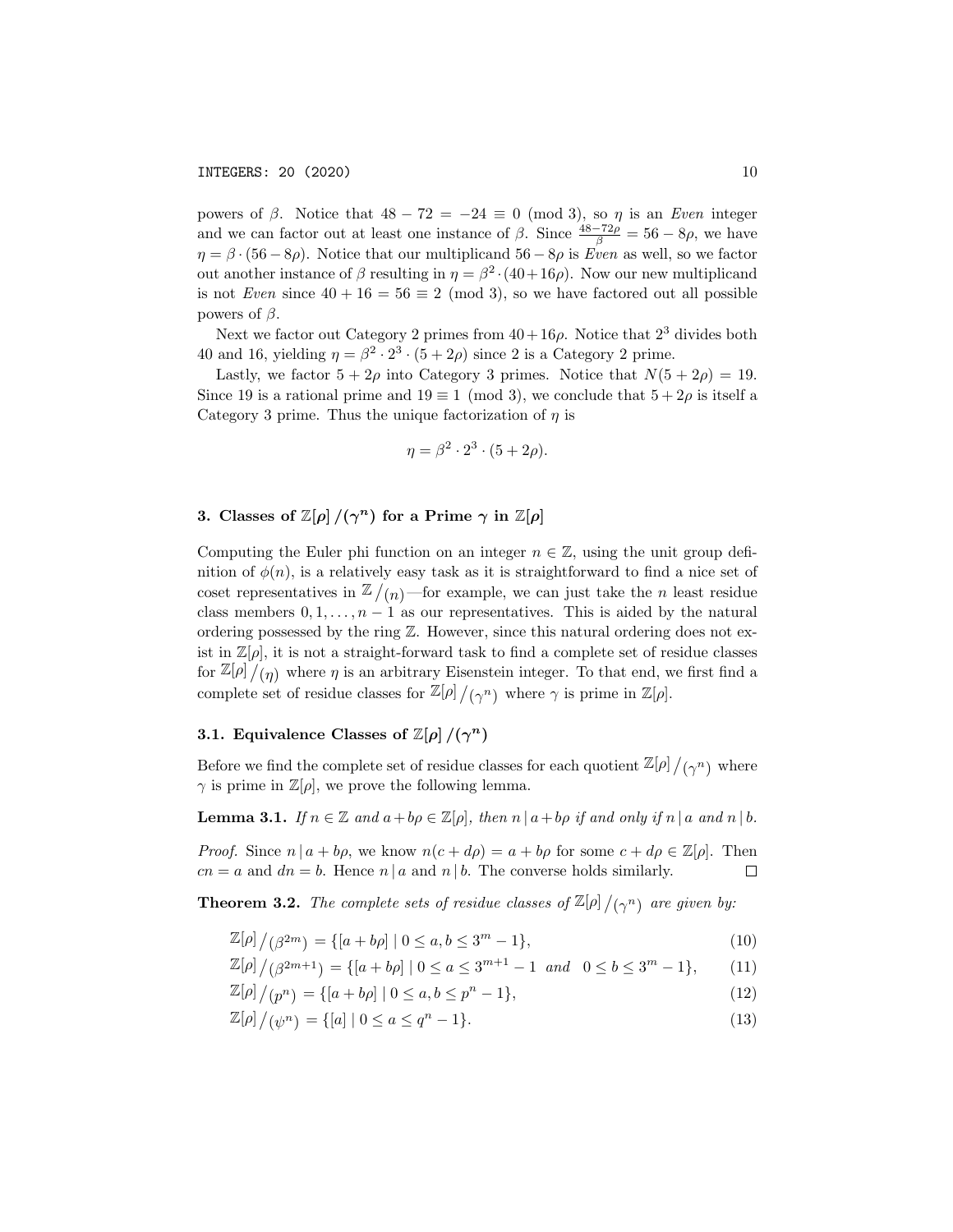Proof. For each set of equivalence classes, we show they are distinct and nonrepeating representatives. There are four cases.

Case 1: It suffices to show that the  $3^{2m}$  classes

$$
\{ [a + b\rho] \mid 0 \le a, b \le 3^m - 1 \}
$$

of  $\mathbb{Z}[\rho]/(\beta^{2m})$  are distinct and nonrepeating. By Proposition 2.11, we know  $\beta^{2m}$ and  $3^m$  are associates, so it follows that  $\mathbb{Z}[\rho]/(\beta^{2m}) = \mathbb{Z}[\rho]/(3^m)$ . Consider two representatives  $a + b\rho$  and  $c + d\rho$  of the same class such that  $0 \le a, b, c, d \le 3^m - 1$ . Thus  $[a+b\rho] = [c+d\rho]$  implies  $a+b\rho \equiv c+d\rho \pmod{3^m}$ . Then  $3^m \mid (a-c)+(b-d)\rho$ implies  $3^m \mid a - c$  and  $3^m \mid b - d$  by Lemma 3.1. Since  $0 \le a, b, c, d \le 3^m - 1$  we have  $|a - c| \leq 3^m - 1$ , and thus  $3^m |a - c$  forces  $a = c$ . By a similar argument  $b = d$ follows. Therefore the  $3^{2m}$  classes in (10) are distinct.

Case 2: It suffices to show that the  $3^{2m+1}$  classes

$$
\{ [a+b\rho] \mid 0 \le a \le 3^{m+1} - 1 \text{ and } 0 \le b \le 3^m - 1 \}
$$

of  $\mathbb{Z}[\rho]/(\beta^{2m+1})$  are distinct and nonrepeating. By Proposition 2.11, we know  $\beta^{2m+1}$  and  $3^m\beta$  are associates, so  $\mathbb{Z}[\rho]/(\beta^{2m+1}) = \mathbb{Z}[\rho]/(3^m\beta)$ . Consider two representatives  $a+b\rho$  and  $c+d\rho$  of the same class such that  $0 \le a, c \le 3^{m+1}-1$  and  $0 \leq b, d \leq 3^m - 1$ . Thus  $[a + b\rho] = [c + d\rho]$  implies  $a + b\rho \equiv c + d\rho \pmod{\beta^{2m+1}}$ . Then  $\beta^{2m+1} \mid (a-c) + (b-d)\rho$ . Since  $3^m\beta$  is an associate of  $\beta^{2m+1}$ , we have  $3^m\beta \mid (a-c)+(b-d)\rho$ . In particular  $3^m \mid b-d$  by Lemma 3.1. Since  $0 \leq b, d \leq 3^m-1$ we have  $|b - d| \leq 3^m - 1$ , and thus  $3^m | b - d$  forces  $b = d$ .

Now since  $b = d$  and  $3^m\beta \mid (a - c) + (b - d)\rho$ , we know that  $3^m\beta \mid a - c$ , which implies  $3^m | a - c$ . Recall that  $0 \le a, c \le 3^{m+1} - 1$ . Hence  $3^m | a - c$  implies that either  $|a-c|=3^m$  or  $|a-c|=0$ . If  $|a-c|=3^m$ , then  $3^m\beta \,|\, 3^m$  implies  $\beta \,|\, 1$ . Thus  $\beta$ is a unit, which is a contradiction. Hence  $|a - c| = 0$ , which forces  $a = c$ . Therefore the  $3^{2m+1}$  classes in (11) are distinct.

Case 3: It suffices to show that the  $p^{2n}$  classes

$$
\{ [a + b\rho] \mid 0 \le a, b \le p^n - 1 \}
$$

of  $\mathbb{Z}[\rho]/(p^n)$  are distinct and nonrepeating. Consider two representatives  $a + b\rho$ and  $c+d\rho$  of the same class such that  $0 \le a, b, c, d \le p^{n}-1$ . Thus  $[a+b\rho] = [c+d\rho]$ implies  $a + b\rho \equiv c + d\rho \pmod{p^n}$ . Then  $p^n | (a - c) + (b - d)\rho$  implies  $p^n | a - c$  and  $p^{n} | b - d$  by Lemma 3.1. Since  $0 \le a, b, c, d \le p^{n} - 1$  we have  $|a - c| \le p^{n} - 1$ , and thus  $p^{n} | a - c$  forces  $a = c$ . By a similar argument  $b = d$  follows. Therefore the  $p^{2n}$ classes in (12) are distinct.

Case 4: It suffices to show that the  $q^n$  classes

$$
\{ [a] \mid 0 \le a \le q^n - 1 \}
$$

of  $\mathbb{Z}[\rho]/(\psi^n)$  are distinct and nonrepeating. Consider two representatives a and b of the same class such that  $0 \le a, b \le q^n - 1$ . Thus  $[a] = [b]$  implies  $a \equiv b \pmod{\psi^n}$ .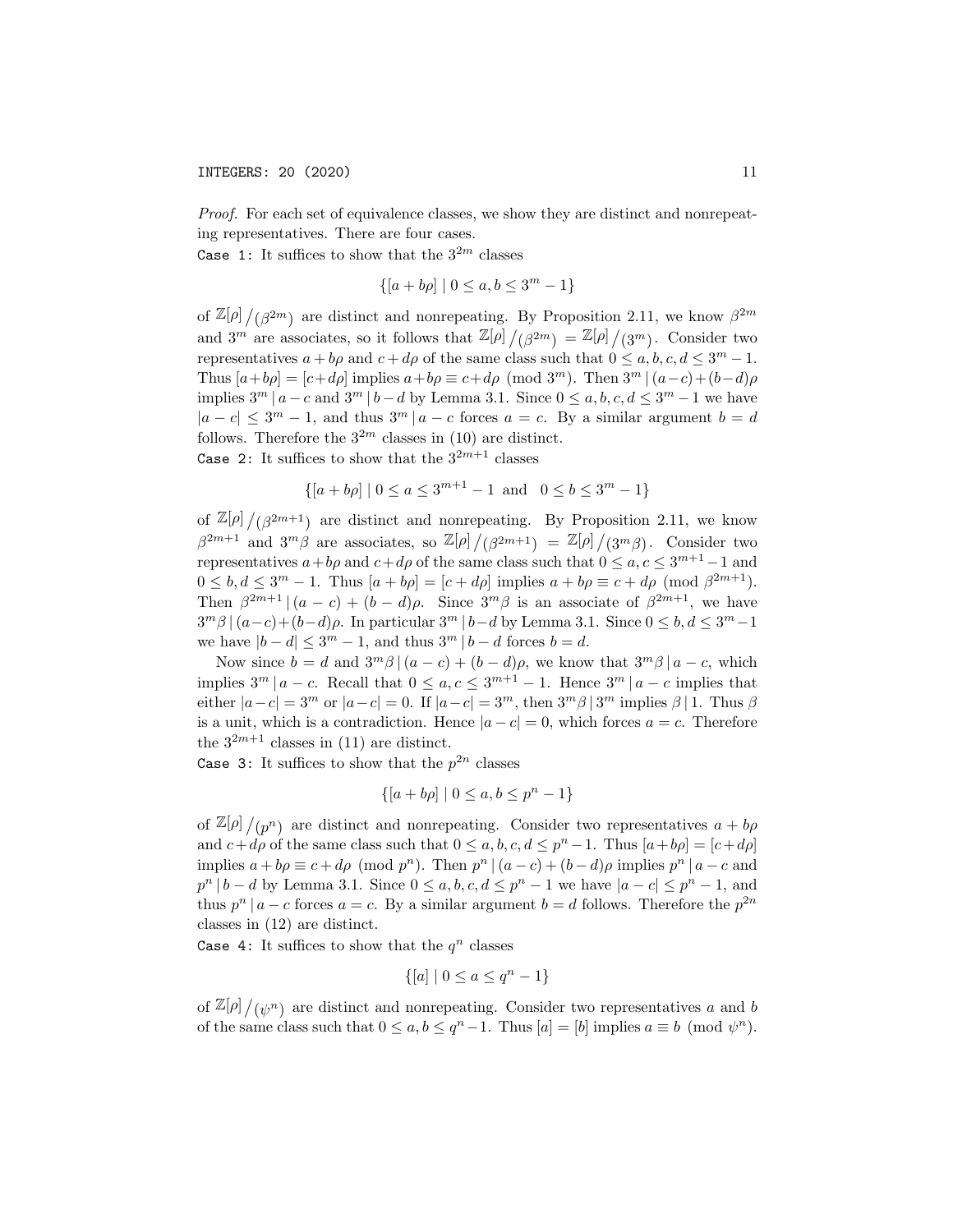Then  $\psi^n \mid a-b$ . Let  $\psi^n \delta = a-b$  for some  $\delta \in \mathbb{Z}[\rho]$ . Then  $\overline{\psi^n \delta} = \overline{a-b} = a-b$  implies  $\overline{\psi}^n \overline{\delta} = a - b$  and thus  $\overline{\psi}^n | a - b$ . Since  $\psi$  and  $\overline{\psi}$  are nonassociate primes and both  $\psi^n$  and  $\overline{\psi}^n$  divide  $a-b$ , then  $\psi^n \overline{\psi}^n \mid a-b$ . Thus  $q^n \mid a-b$ . Since  $0 \le a, b \le q^n - 1$ we have  $|a - b| \leq q^n - 1$ , and thus  $q^n | a - b$  forces  $a = b$ . Therefore the  $q^n$  classes in (13) are distinct.

We now show that an arbitrary element  $\theta = a + b\rho$  in  $\mathbb{Z}[\rho]$  belongs to exactly one of the classes in each of the four sets.

Case 1': Consider  $x, y \in \mathbb{Z}$  such that  $x \equiv a \pmod{3^m}$  and  $y \equiv b \pmod{3^m}$  where  $0 \le x, y \le 3^m - 1$ . Then  $\theta = a + b\rho \equiv x + y\rho \pmod{3^m}$  implies  $\theta \in [x + y\rho]$  in (10). Case 2': Consider  $x, y \in \mathbb{Z}$  such that  $x \equiv a \pmod{3^{m+1}}$  and  $y \equiv b \pmod{3^{m+1}}$ where  $0 \le x, y \le 3^{m+1} - 1$ . This implies that  $\theta = a + b\rho \equiv x + y\rho \pmod{3^{m+1}}$ . If  $y < 3^m$ , then  $\theta \in [x + y\rho]$  in  $\mathbb{Z}[\rho]/(\beta^{2m+1})$ . On the other hand, if  $y \geq 3^m$ , then

$$
x + y\rho = x + y\rho + 3^{m}\beta - 3^{m}\beta
$$
  
=  $x + y\rho + 3^{m}(1 - \rho) - 3^{m}\beta$   
=  $x + y\rho + 3^{m} - 3^{m}\rho - 3^{m}\beta$   
=  $(x + 3^{m}) + (y - 3^{m})\rho - 3^{m}\beta$ .

So  $\theta \equiv (x+3^m)+(y-3^m)\rho \pmod{3^m\beta}$  where  $0 \leq y-3^m \leq 3^m-1$ . Observe that  $x + 3^m$  can be reduced by multiples of  $3^{m+1}$  yielding  $x' \equiv x + 3^m \pmod{3^{m+1}}$ where  $0 \leq x' \leq 3^{m+1} - 1$ . Therefore it follows that  $\theta \in [x' + (y - 3^m)\rho]$  in (11). Case 3': Consider  $x, y \in \mathbb{Z}$  such that  $x \equiv a \pmod{p^n}$  and  $y \equiv b \pmod{p^n}$  where  $0 \le x, y \le p^{n} - 1$ . Then  $\theta = a + b\rho \equiv x + y\rho \pmod{p^{n}}$  implies  $\theta \in [x + y\rho]$  in (12). Case  $4'$ : It suffices to show that  $a, b$  and  $\rho$  each belong to one of the classes in

$$
\{ [c] \mid 0 \le c \le q^n - 1 \}.
$$

Clearly we can reduce a and b by multiples of  $q^n$  so that  $a \in [c_1]$  and  $b \in [c_2]$ where  $0 \leq c_1, c_2 \leq q^n - 1$ . Now we show  $\rho$  belongs to one of the desired classes. Let  $\psi^n = x - y\rho$  so that  $y\rho \equiv x \pmod{\psi^n}$ . Note that  $q \nmid y$ , for if  $q \mid y$ , then  $\psi \overline{\psi} \mid y$  implies  $\psi | y$ . Since  $\psi$  is prime, then  $y \rho \equiv x \pmod{\psi^n}$  implies  $y \rho \equiv x \pmod{\psi}$ . Thus  $\psi | x$ . Then  $\psi | x$ , so  $\psi \psi | x$  since  $\psi$  and  $\psi$  are distinct primes. Thus  $q | x$ . Since  $q | x$  and q | y, we get  $q | x - y\rho$  implies  $q | \psi^n$ . But  $q = \psi \overline{\psi}$  yields a contradiction. Hence  $q \nmid y$ so q and y are relatively prime, which implies  $q^n$  and y are relatively prime. Thus the congruence  $zy \equiv 1 \pmod{q^n}$  is solvable in Z. Recall  $y\rho \equiv x \pmod{\psi^n}$ . Then  $z y \rho \equiv z x \pmod{\psi^n}$ . Since  $z y \equiv 1 \pmod{q^n}$ , then  $z y \equiv 1 \pmod{\psi^n \overline{\psi^n}}$  implies  $zy-1=\psi^n\overline{\psi}^n\eta$  for some  $\eta\in\mathbb{Z}[\rho]$ . So  $zy-1=\psi^n(\overline{\psi}^n\eta)$  implies  $zy\equiv 1\pmod{\psi^n}$ . Then  $z y \rho \equiv \rho \pmod{\psi^n}$ . We have  $z y \rho \equiv z x \pmod{\psi^n}$  and  $z y \rho \equiv \rho \pmod{\psi^n}$ , yielding  $\rho \equiv zx \pmod{\psi^n}$ . Since  $\psi^n | q^n$ , then  $q^n$  is a multiple of  $\psi^n$ . Thus  $zx$  can be reduced by multiples of  $q^n$ , yielding  $c_3 \equiv zx \pmod{q^n}$  where  $0 \le c_3 \le q^n - 1$ . Hence  $\rho \in [c_3]$  in  $\mathbb{Z}[\rho]/(\psi^n)$ . Since a, b and  $\rho$  each belong to the classes  $[c_1], [c_2]$ , and  $[c_3]$ , respectively, then let  $C \equiv c_1 + c_2 c_3 \pmod{q^n}$  where  $0 \le C \le q^n - 1$ . We conclude that  $\theta \in [C]$  in (13).  $\Box$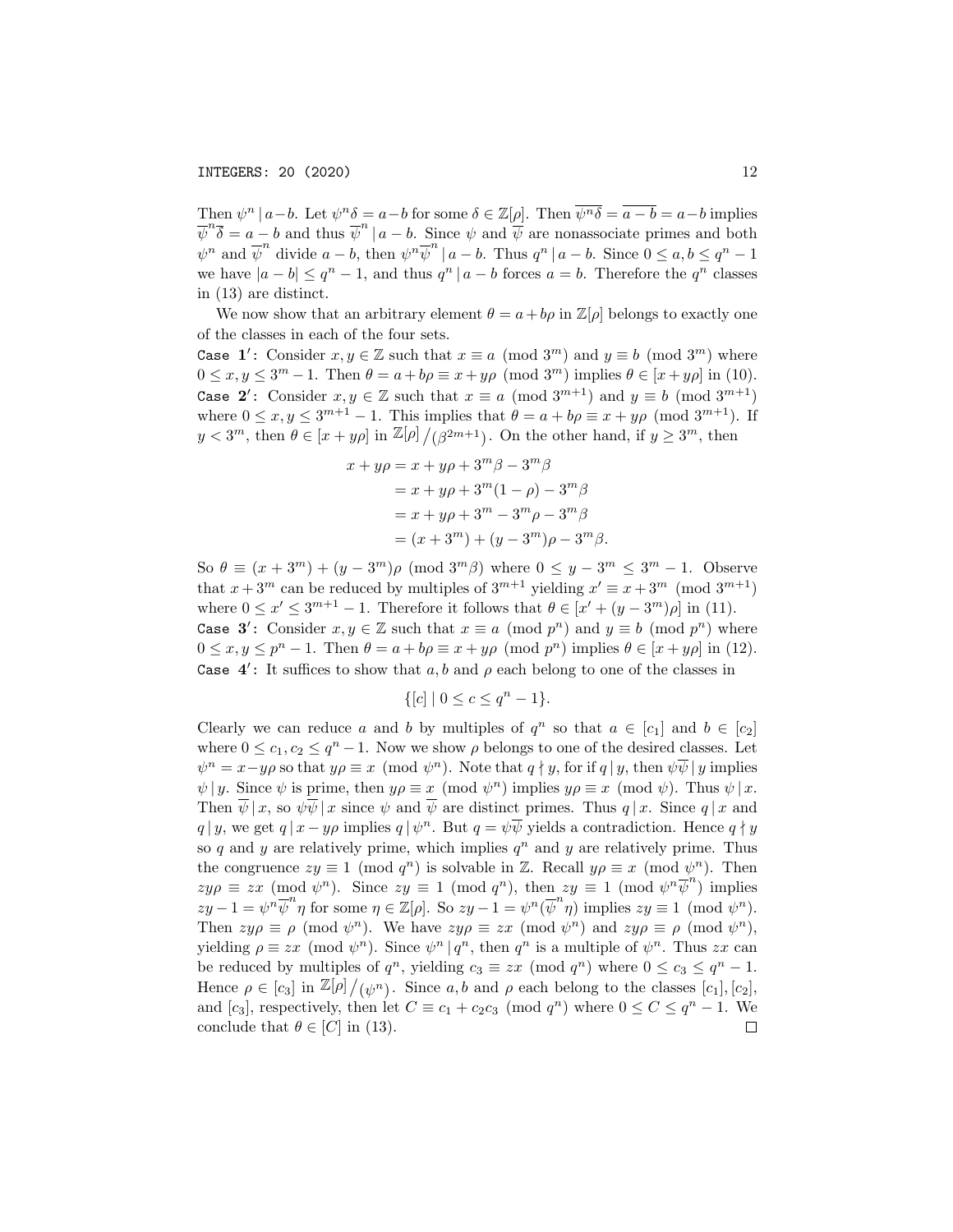# 3.2. Criteria for When Two Classes in  $\mathbb{Z}[\rho]/(\gamma^n)$  Are Equivalent

In the following four theorems, we give ways to find equivalent equivalence classes for each of the quotients  $\mathbb{Z}[\rho]/(\gamma^n)$  where  $\gamma$  is prime in  $\mathbb{Z}[\rho]$ . Furthermore, these theorems allow us to show when two Eisenstein integers represent the same equivalence class.

Remark 3.3. There is no analog of these four theorems in Cross' work on the Gaussian integers [3], but they are implicitly implied in some examples he gives. In particular, our Theorem 3.5 shows that the equivalence of two classes in  $\mathbb{Z}[\rho]/(\beta^{2m+1})$ is more restrictive than one might expect.

**Theorem 3.4.** If  $[a + b\rho] \in \mathbb{Z}[\rho] / (\beta^{2m})$ , then  $[a + b\rho] = [(a + 3^m k) + (b + 3^m j)\rho]$ for all  $k, j \in \mathbb{Z}$ .

*Proof.* Let  $a + b\rho \in \mathbb{Z}[\rho]$  and  $k, j \in \mathbb{Z}$ . Then

$$
(a+3^m k) + (b+3^m j)\rho = (a+b\rho) + (3^m k + 3^m j\rho)
$$
  
=  $(a+b\rho) + 3^m (k+j\rho).$ 

So  $(a+3^m k)+(b+3^m j)\rho \equiv a+b\rho \pmod{3^m}$ . By Lemma 2.11, we know  $\beta^{2m} \sim 3^m$ . Hence  $(a+3^m k) + (b+3^m j)\rho \equiv a + b\rho \pmod{\beta^{2m}}$ , and the result follows.  $\Box$ 

**Theorem 3.5.** If  $[a + b\rho] \in \mathbb{Z}[\rho] / (\beta^{2m+1})$ , then  $[a + b\rho] = [(a + 3^m k) + (b + 3^m j)\rho]$ for  $k, j \in \mathbb{Z}$  if and only if  $k + j \equiv 0 \pmod{3}$ .

*Proof.* Let  $a+b\rho \in \mathbb{Z}[\rho]$  and  $k, j \in \mathbb{Z}$ . Observe that  $[a+b\rho] = [(a+3^m k)+(b+3^m j)\rho]$ follows if and only if  $a + b\rho \equiv (a + 3^m k) + (b + 3^m j)\rho \pmod{\beta^{2m+1}}$ . Moreover, the latter follows if and only if

$$
\frac{((a+3^mk)+(b+3^mj)\rho)-(a+b\rho)}{\beta^{2m+1}}\in\mathbb{Z}[\rho]\,.
$$

Note that this fraction reduces in the following way:

$$
\frac{((a+3^m k)+(b+3^m j)\rho)-(a+b\rho)}{\beta^{2m+1}} = \frac{3^m k + 3^m j\rho}{3^m \beta} = \frac{k+j\rho}{\beta}.
$$

Thus  $\frac{k+j\rho}{\beta} \in \mathbb{Z}[\rho]$  if and only if  $k + j\rho \in Even$ , so  $k + j \equiv 0 \pmod{3}$ , and the result follows.  $\Box$ 

**Theorem 3.6.** If  $[a + b\rho] \in \mathbb{Z}[\rho]/(p^n)$ , then  $[a + b\rho] = [(a + p^n k) + (b + p^n j)\rho]$  for all  $k, j \in \mathbb{Z}$ .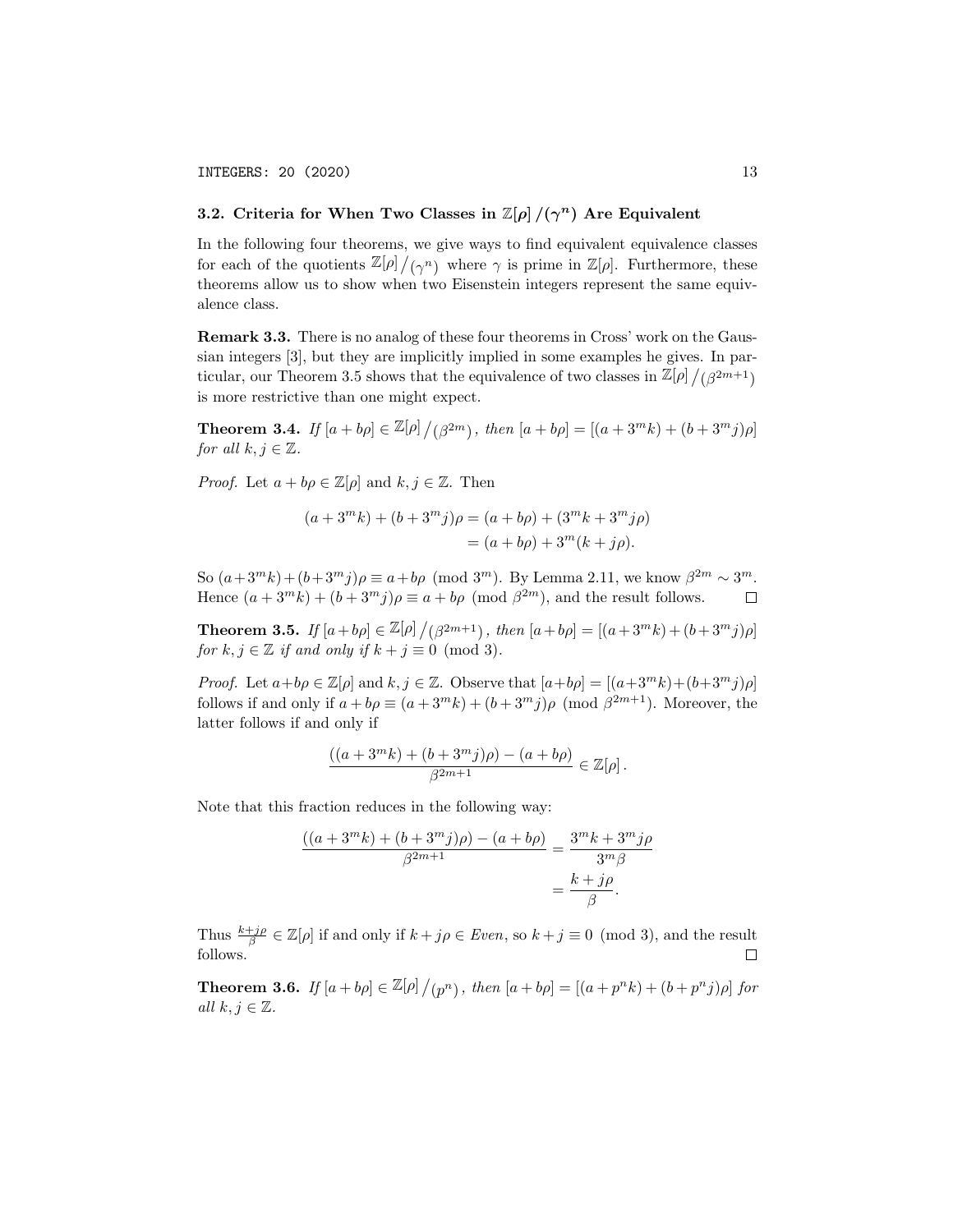*Proof.* Let  $a + b\rho \in \mathbb{Z}[\rho]$  and  $k, j \in \mathbb{Z}$ . Then

$$
(a + pnk) + (b + pnj)\rho = (a + b\rho) + (pnk + pnj\rho)
$$
  
= (a + b\rho) + p<sup>n</sup>(k + j\rho).

Hence  $(a+p^nk)+(b+p^nj)\rho \equiv a+b\rho \pmod{p^n}$ , and the result follows.

**Theorem 3.7.** For  $\psi^n = x + y\rho$  and  $\psi^n \overline{\psi}^n = q^n$ , if  $[a + b\rho] \in \mathbb{Z}[\rho] / (\psi^n)$  and  $c \in \mathbb{Z}$ then  $[a + b\rho] = [c]$  if and only if the congruence  $-ay + bx \equiv -cy \pmod{q^n}$  holds.

Proof. Let  $a + b\rho \in \mathbb{Z}[\rho]$  and  $c \in \mathbb{Z}$ . Consider  $\psi^n = x + y\rho$  where  $\psi^n \overline{\psi^n} = q^n$ . Observe that  $[a + b\rho] = [c]$  follows if and only if  $a + b\rho \equiv c \pmod{\psi^n}$ . Moreover, the latter follows if and only if

$$
\frac{(a+b\rho)-c}{\psi^n}\in\mathbb{Z}[\rho].
$$

Note that this fraction can be rewritten in the following way:

$$
\frac{(a+b\rho)-c}{\psi^n} = \frac{a+b\rho-c}{\psi^n} \cdot \frac{\overline{\psi}^n}{\overline{\psi}^n}
$$
  
= 
$$
\frac{(a+b\rho-c)(x+y\rho^2)}{q^n}
$$
  
= 
$$
\frac{ax+bx\rho-cx-ay-ay\rho+by+cy+cy\rho}{q^n}
$$
  
= 
$$
\frac{ax-cx-ay+by+cy}{q^n} + \frac{bx-ay+cy}{q^n} \rho.
$$

Thus  $\frac{(a+b\rho)-c}{\psi^n} \in \mathbb{Z}[\rho]$  when the following congruences hold:

$$
\begin{cases} a(x-y) + by \equiv c(x-y) & (\text{mod } q^n) \\ -ay + bx \equiv -cy & (\text{mod } q^n). \end{cases}
$$

We now show that the two congruences are equivalent. Starting with the top congruence, observe that

$$
a(x - y) + by \equiv c(x - y) \pmod{q^n}
$$
  
\n
$$
\implies (-y)(x - y)^{-1} (a(x - y) + by) \equiv (-y)(x - y)^{-1} c(x - y) \pmod{q^n}
$$
  
\n
$$
\implies -ay + (-y^2)(x - y)^{-1}(b) \equiv -cy \pmod{q^n}
$$
  
\n
$$
\implies -ay + bx \equiv -cy \pmod{q^n}.
$$
\n(14)

Implication (14) holds since

$$
q^{n} = x^{2} + y^{2} - xy \Longrightarrow 0 \equiv x^{2} + y^{2} - xy \pmod{q^{n}}
$$

$$
\Longrightarrow -y^{2} \equiv x(x - y) \pmod{q^{n}}
$$

$$
\Longrightarrow (x - y)^{-1}(-y^{2}) \equiv x \pmod{q^{n}}.
$$

 $\Box$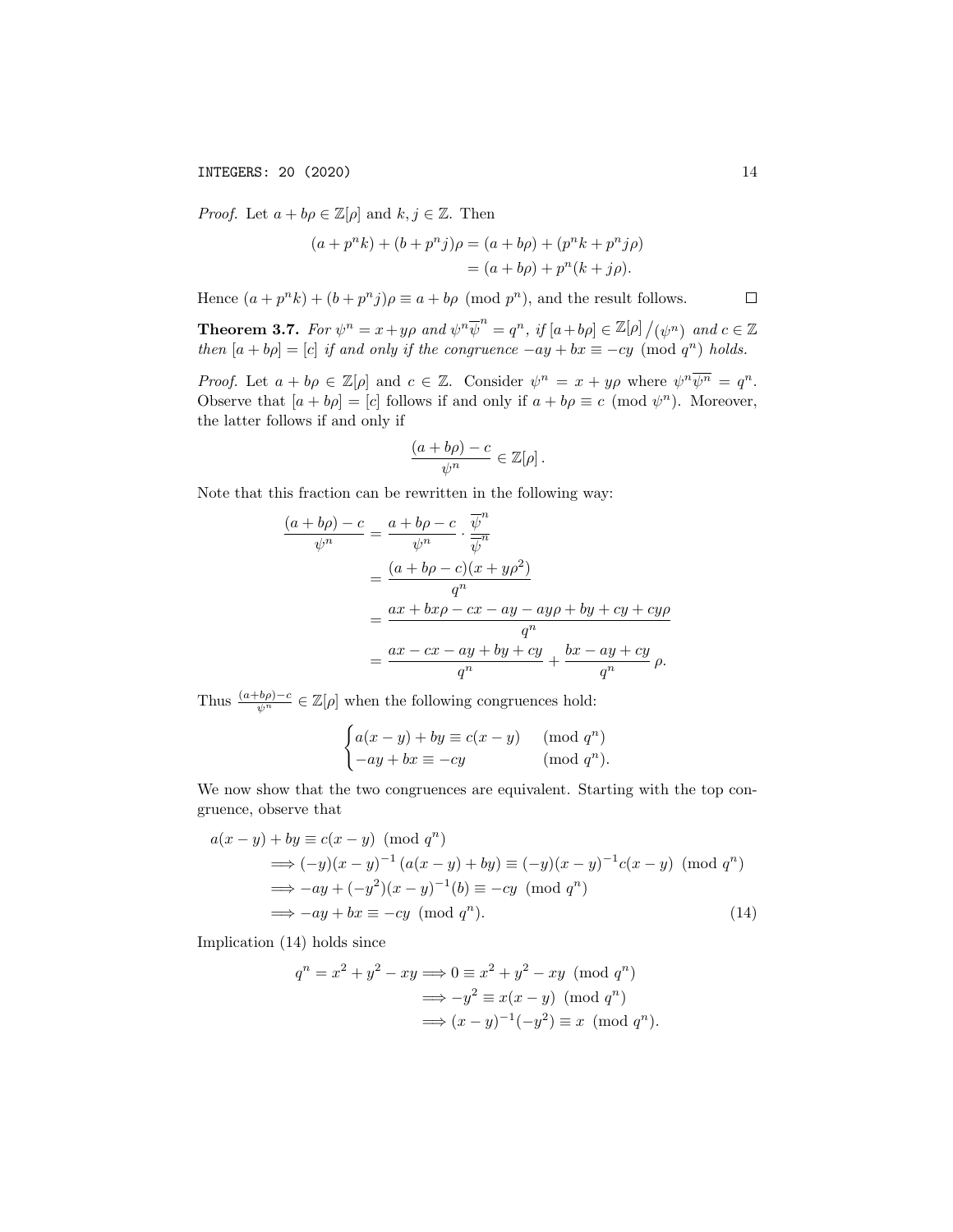Hence the two congruences are equivalent, so  $\frac{(a+b\rho)-c}{\psi^n} \in \mathbb{Z}[\rho]$  if and only if the congruence  $-ay + bx \equiv -cy \pmod{q^n}$  holds, and the result follows.

**Example 3.8.** Consider  $\psi = 3 + \rho$  and  $q = 7$  and let  $[17 - 3\rho] \in \mathbb{Z}[\rho]/(\psi^2)$ . Then  $\psi^2 = 8 + 5\rho$  and  $q^2 = 49$ . We want to find  $[c] \in \mathbb{Z}[\rho]/(\psi^2)$  where  $c \in \mathbb{Z}$  such that  $[17 - 3\rho] = [c]$ . By Theorem 3.7, we need to solve the congruence

$$
(-17) \cdot 5 + (-3) \cdot 8 \equiv -c \cdot 5 \pmod{49}.
$$

Observe that

$$
(-17) \cdot 5 + (-3) \cdot 8 \equiv -c \cdot 5 \pmod{49} \implies -109 \equiv -5c \pmod{49}
$$

$$
\implies 11 \equiv 5c \pmod{49}
$$

$$
\implies 110 \equiv 50c \pmod{49}
$$

$$
\implies 110 \equiv c \pmod{49}
$$

$$
\implies 12 \equiv c \pmod{49}.
$$

Hence  $[17-3\rho] = [12] \in \mathbb{Z}[\rho]/(8+5\rho)$ . One can confirm that this is the case by showing that  $17 - 3\rho$  and 12 differ by a multiple of  $8 + 5\rho$ , specifically  $-\rho$ .

# 3.3. Units in  $\mathbb{Z}[\rho]/(\gamma^n)$

We now find the units in each of the quotient rings  $\mathbb{Z}[\rho]/(\gamma^n)$  where  $\gamma$  is prime in  $\mathbb{Z}[\rho].$ 

**Theorem 3.9.** Let  $a, b \in \mathbb{Z}$ . Then the units in  $\mathbb{Z}[\rho]/(\gamma^n)$  are given by

| $[a + b\rho]$ where $a + b \not\equiv 0 \pmod{3}$      | if $\gamma = \beta$       | (15) |
|--------------------------------------------------------|---------------------------|------|
| $[a + b\rho]$ where $gcd(a, p) = 1$ or $gcd(b, p) = 1$ | if $\gamma = p$           | (16) |
| [a] where $gcd(a,q) = 1$                               | if $\gamma = \psi$ . (17) |      |

*Proof.* Let  $\gamma$  be prime in  $\mathbb{Z}[\rho]$ . Let  $\theta \in \mathbb{Z}[\rho]$  and consider the class  $[\theta]$  in  $\mathbb{Z}[\rho]/(\gamma^n)$ . Then

$$
[\theta] \text{ is a unit in } \mathbb{Z}[\rho] / (\gamma^n) \iff [\theta][\delta] = [1] \text{ for some } [\delta] \in \mathbb{Z}[\rho] / (\gamma^n)
$$

$$
\iff \theta\delta \equiv 1 \pmod{\gamma^n}
$$

$$
\iff \theta\delta + \gamma^n \eta = 1 \text{ for some } \eta \in \mathbb{Z}[\rho]
$$

$$
\iff \theta\delta + \gamma(\gamma^{n-1}\eta) = 1
$$

$$
\iff \gcd(\theta, \gamma) = 1.
$$

Case 1:  $(\gamma = \beta)$ Let  $[a+b\rho]$  in  $\mathbb{Z}[\rho]/(\beta^n)$ . Then  $[a+b\rho]$  is a unit if and only if  $gcd(a+b\rho,\beta)=1$ , that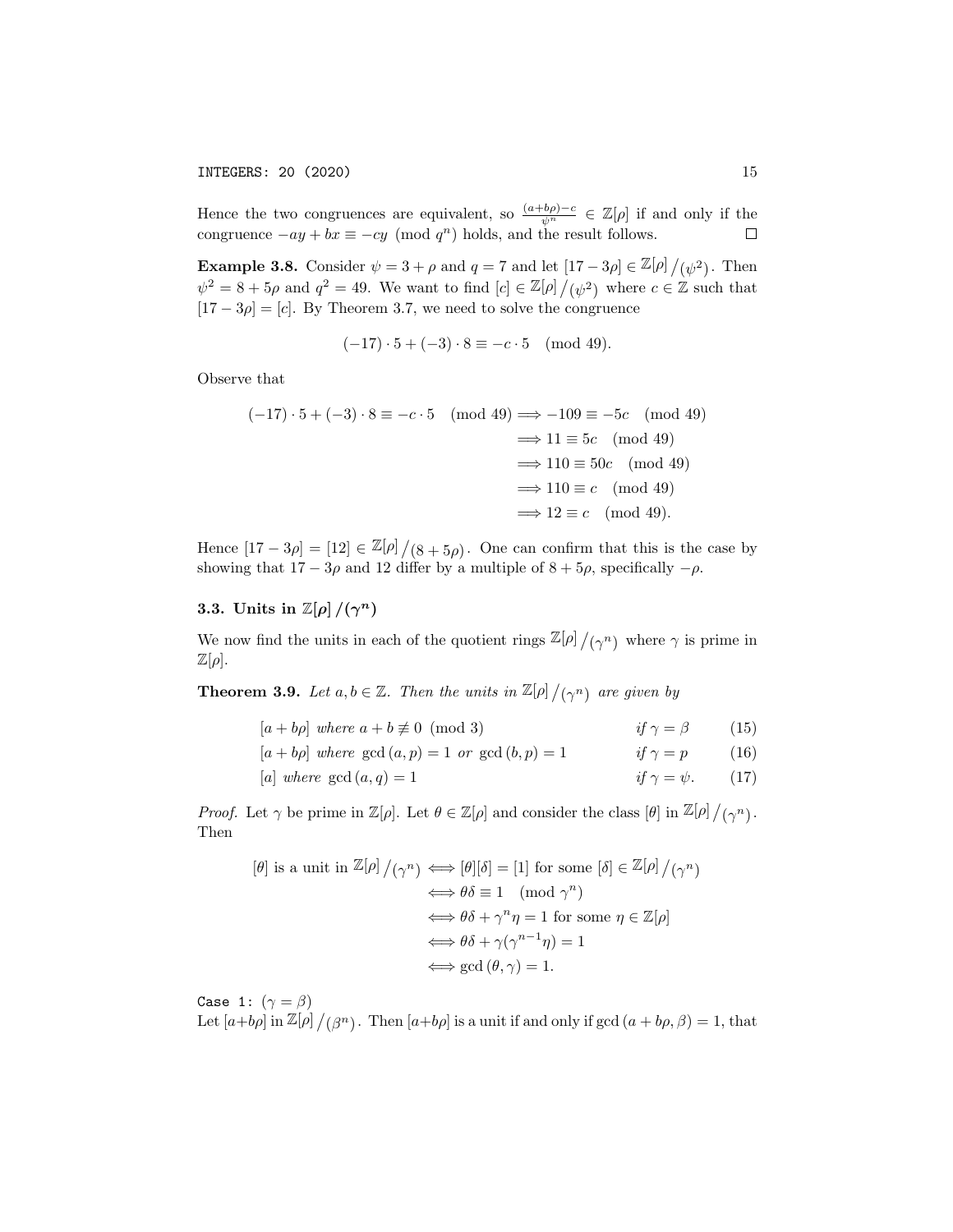is, if and only if  $\beta$  does not divide  $a+b\rho$ . Note the latter implies that  $a+b\rho \notin Even$ . By the contrapositive of equivalence (1) of Theorem 2.5, it follows that (15) holds. Case 2:  $(\gamma = p)$ 

Let  $[a + b\rho]$  in  $\mathbb{Z}[\rho]/(p^n)$ . Then  $[a + b\rho]$  is a unit if and only if  $gcd(a + b\rho, p) = 1$ , that is, if and only if p does not divide  $a + bp$ . By Lemma 3.1, we have  $p \nmid a + bp$  if and only if  $p \nmid a$  or  $p \nmid b$ , or equivalently,  $gcd(a, p) = 1$  or  $gcd(b, p) = 1$ . Hence (16) holds.

Case 3: 
$$
(\gamma = \psi)
$$

Let [a] in  $\mathbb{Z}[\rho]/(\psi^n)$ . Then [a] is a unit if and only if  $gcd(a, \psi) = 1$ , that is, if and only if  $\psi$  does not divide  $a + b\rho$ . But  $\psi \nmid a$  implies  $\psi \overline{\psi} \nmid a$ , or equivalently  $q \nmid a$ . Hence [a] is a unit if and only if  $gcd(a, q) = 1$ , so (17) holds.  $\Box$ 

**Example 3.10.** Consider  $\mathbb{Z}[\rho]/(\beta^2)$ . By Theorem 3.2, we have

$$
\mathbb{Z}[\rho]/(\beta^2) = \{ [a+b\rho] \mid 0 \le a, b \le 2 \}
$$
  
= \{ [0], [1], [2], [\rho], [1+\rho], [2+\rho], [2\rho], [1+2\rho], [2+2\rho] \}.

By Theorem 3.9, the units in  $\mathbb{Z}[\rho]/(\beta^2)$  are given by

$$
\left(\mathbb{Z}[\rho]\left/\left(\beta^2\right)\right.\right)^{\times}=\{[1],[2],[\rho],[1+\rho],[2\rho],[2+2\rho]\}.
$$

To find the inverse of  $\left[2+2\rho\right]$  in  $\mathbb{Z}[\rho]/(\beta^2)$  it suffices to solve the congruence  $(2+2\rho)x \equiv 1 \pmod{\beta^2}$ . This statement is equivalent to  $(2+2\rho)x + \beta^2(-k) = 1$ for some  $k \in \mathbb{Z}[\rho]$ . Then using  $\beta^2 = -3\rho$  and the Euclidean algorithm, we have

$$
2 + 2\rho = \rho(-3\rho) + (-1 - \rho)
$$
  

$$
\rho = (-1 - \rho)(-1 - \rho) + 0.
$$

So  $-1 - \rho = (2 + 2\rho) - \rho(-3\rho)$  implies  $-1 - \rho = (2 + 2\rho) + \beta^2(-\rho)$ . Multiplying both sides by  $\rho$  yields  $1 = (2 + 2\rho)\rho + \beta^2(-\rho^2)$ . Hence  $x = \rho$ , so  $[\rho]$  is the multiplicative inverse of  $[2+2\rho]$  in  $\mathbb{Z}[\rho]/(\beta^2)$ .

### 4. An Euler Phi Function  $\varphi$  for the Eisenstein Integers

We are now ready to compute the values of the Euler phi function on the Eisenstein integers. Analogous to the integer setting we have the following definition.

**Definition 4.1.** Let  $\eta \in \mathbb{Z}[\rho] - \{0\}$ . We define the *Euler phi function*  $\varphi_{\rho}$  on  $\eta$  to be the cardinality of  $\left(\mathbb{Z}[\rho]/(\eta)\right)^{\times}$ .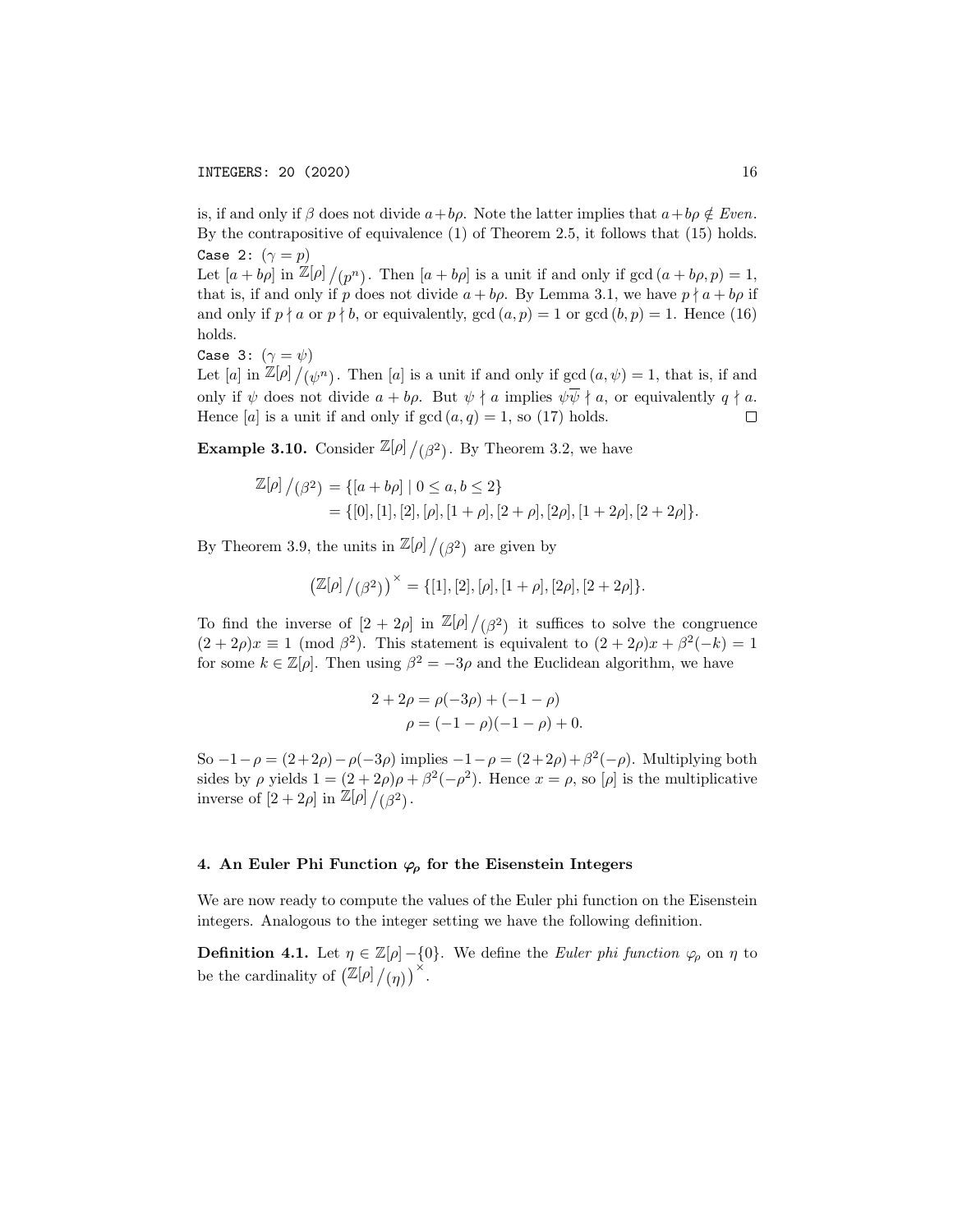### 4.1. Euler Phi Function on Powers of Primes in  $\mathbb{Z}[\rho]$

In order to introduce the Euler phi function  $\varphi$  for the Eisenstein integers in this section, we need to first compute the number of units in  $\mathbb{Z}[\rho]/(\gamma^n)$  for an arbitrary prime  $\gamma \in \mathbb{Z}[\rho]$  and  $n \in \mathbb{N}$ . The following lemma is helpful in proving the subsequent theorem.

**Lemma 4.2.** Let p be prime in  $\mathbb{Z}$  and  $n \geq 1$ . Then there are exactly  $p^{n-1}$  nonnegative integers less than  $p^n$  that are congruent to k modulo p for each  $0 \le k \le p-1$ .

*Proof.* Let  $X_k = \{a \in [0, p^n - 1] \mid a \equiv k \pmod{p}\}$  for some  $k \in [0, p - 1]$ . The set  $X_k$  can be rewritten as  $\{a \mid a = k + pj$  for  $0 \le j \le p^{n-1} - 1\}$  which clearly has size  $p^{n-1}$ .  $\Box$ 

The following main theorem gives the Euler phi function on powers of primes in  $\mathbb{Z}[\rho]$ . It may be helpful to recall the three distinct categories of primes from Proposition 2.9 and the notation in Convention 2.10.

**Theorem 4.3.** For each prime  $\gamma \in \mathbb{Z}[\rho]$ , the cardinality  $\vert$  $\left(\mathbb{Z}[\rho]/(\gamma^n)\right)^\times$  is given by

$$
\varphi_{\rho}(\gamma^n) = 3^n - 3^{n-1} \qquad \qquad \text{if } \gamma = \beta \tag{18}
$$

$$
\varphi_{\rho}(\gamma^n) = p^{2n} - p^{2n-2} \qquad \qquad \text{if } \gamma = p \tag{19}
$$

$$
\varphi_{\rho}(\gamma^n) = q^n - q^{n-1} \qquad \qquad \text{if } \gamma = \psi. \tag{20}
$$

*Proof.* To find the cardinality of the group of units  $(\mathbb{Z}[\rho]/(\gamma^n))^{\times}$ , it suffices to find the number of nonunits in  $\mathbb{Z}[\rho]/(\gamma^n)$  and subtract this from the cardinality of  $\mathbb{Z}[\rho]/(\gamma^n)$  as given in Theorem 3.2.

Case 1: 
$$
(\gamma = \beta)
$$

a.  $(n = 2m)$  By Theorem 3.2, the size of  $\mathbb{Z}[\rho]/(\beta^{2m}) = \{ [a+b\rho] \mid 0 \le a, b \le 3^m - 1 \}$ is  $3^{2m}$ . By Theorem 3.9, the set of nonunits in  $\mathbb{Z}[\rho]/(\beta^{2m})$  is given by

$$
X_{\beta^{2m}} = \{ [a+b\rho] \in \mathbb{Z}[\rho] / (\beta^{2m}) \mid a \equiv -b \pmod{3} \}.
$$

By Lemma 4.2, there are  $3^{m-1}$  choices for the value of a, and there are  $3^m$ choices for the value of b. Thus  $|X_{\beta^{2m}}| = 3^{m-1}3^m = 3^{2m-1}$ . Hence it follows  $\text{that}$  $(\mathbb{Z}[\rho]/(\beta^{2m}))^{\times}$  = 3<sup>2m</sup> – 3<sup>2m–1</sup>.

b.  $(n = 2m + 1)$  By Theorem 3.2, the size of

$$
\mathbb{Z}[\rho]\bigm/(\beta^{2m+1})=\{[a+b\rho]\mid 0\leq a\leq 3^{m+1}-1\;\; \text{and}\ \ \, 0\leq b\leq 3^m-1\}
$$

is  $3^{2m+1}$ . By Theorem 3.9, the set of nonunits in  $\mathbb{Z}[\rho]/(\beta^{2m+1})$  is given by

$$
X_{\beta^{2m+1}} = \{ [a+b\rho] \in \mathbb{Z}[\rho] / (\beta^{2m+1}) \mid a \equiv -b \pmod{3} \}.
$$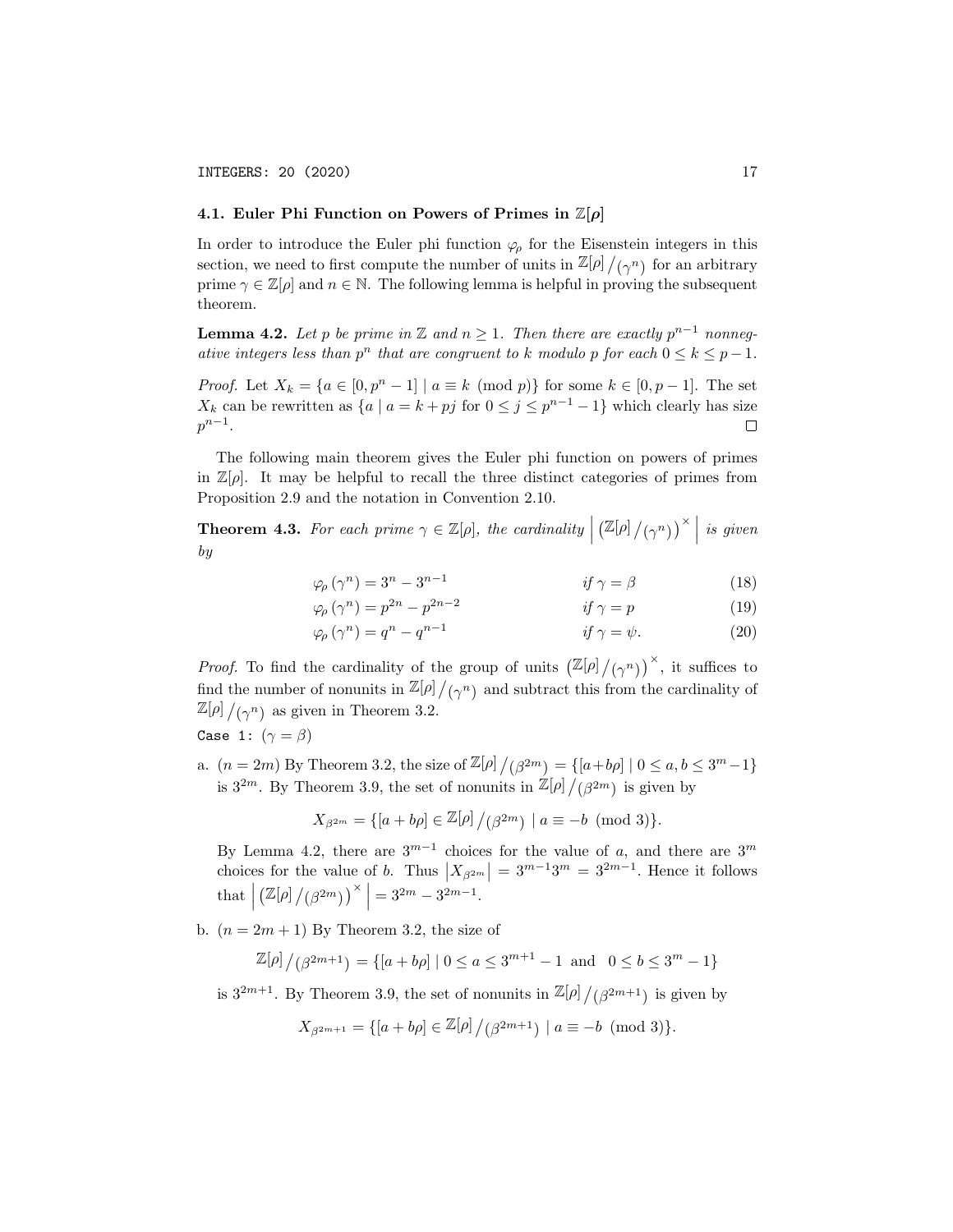By Lemma 4.2, there are  $3<sup>m</sup>$  choices for each of the values a and b. Thus we have  $|X_{\beta^{2m+1}}| = 3^m 3^m = 3^{2m}$ . Hence  $(\mathbb{Z}[\rho]/(\beta^{2m+1}))^{\times}$  =  $3^{2m+1} - 3^{2m}$ .

In both the even and the odd case,  $\vert$  $\left(\mathbb{Z}[\rho]/(\beta^n)\right)^\times\Big| = 3^n - 3^{n-1}$ , so (18) holds. Case 2:  $(\gamma = p)$ 

By Theorem 3.2, the size of  $\mathbb{Z}[\rho]/(p^n) = \{[a+b\rho] \mid 0 \le a, b \le p^n - 1\}$  is  $p^{2n}$ . By Theorem 3.9, the set of nonunits in  $\mathbb{Z}[\rho]/(p^n)$  is given by

$$
X_{p^n} = \{ [a + b\rho] \in \mathbb{Z}[\rho] / (p^n) \mid \gcd(a, p) \neq 1 \text{ and } \gcd(b, p) \neq 1 \}.
$$

The set  $X_{p^n}$  can be rewritten as  $\{[a+b\rho] \in \mathbb{Z}[\rho]/(p^n) \mid p \text{ divides } a \text{ and } b\}.$  By Lemma 4.2, there are  $p^{n-1}$  choices for each of the values a and b. Thus we have  $|X_{p^n}| = p^{n-1}p^{n-1} = p^{2n-2}$ . Hence  $(\mathbb{Z}[\rho]/(p^n))^{\times}$  =  $p^{2n} - p^{2n-2}$ , so (19) holds. Case 3:  $(\gamma = \psi)$ 

By Theorem 3.2, the size of  $\mathbb{Z}[\rho]/(\psi^n) = \{[a] \mid 0 \le a \le q^n - 1\}$  is  $q^n$ . By Theorem 3.9, the set of nonunits in  $\mathbb{Z}[\rho]/(\psi^n)$  is given by

$$
X_{\psi^n} = \{ [a] \in \mathbb{Z}[\rho] / (\psi^n) \mid \gcd(a, q) \neq 1 \}.
$$

The set  $X_{\psi^n}$  can be rewritten as  $\{[a] \in \mathbb{Z}[\rho]/(\psi^n) \mid q \text{ divides } a\}$ . By Lemma 4.2, there are  $q^{n-1}$  choices for the value of a. Thus  $|X_{\psi^n}| = q^{n-1}$ . Hence we have  $\left(\mathbb{Z}[\rho]/(\psi^n)\right)^\times\Big| = q^n - q^{n-1}$ , so (20) holds.  $\Box$ 

**Remark 4.4** (Value of  $\varphi$ <sub>*ρ*</sub>(1)). In the Z-setting, any two integers are congruent modulo 1 and hence  $\mathbb{Z}/(1)$  has only one congruence class. Thus  $\left(\mathbb{Z}/(1)\right)^{\times}$  is the trivial group so  $\varphi(1)$  is defined to be 1. Similarly in the  $\mathbb{Z}[\rho]$ -setting, we define  $\varphi$ applied to 1 or any of its five associates to equal 1.

### 4.2.  $\varphi$  is Multiplicative

Since  $\mathbb{Z}[\rho]$  is a unique factorization domain, we know that any  $\eta \in \mathbb{Z}[\rho]$  can be written uniquely (up to associates) as a product of powers of primes  $\eta = \gamma_1^{k_1} \dots \gamma_r^{k_r}$ . Hence if we can show that  $\varphi$  is a multiplicative function, then we can compute  $\varphi$ on any arbitrary element in  $\mathbb{Z}[\rho]$ . The following important theorem allows us to conclude that  $\varphi$  indeed is multiplicative.

**Theorem 4.5.** Let  $\eta, \theta \in \mathbb{Z}[\rho]$  such that  $\gcd(\eta, \theta) = 1$ . Let

$$
f:\left(\mathbb{Z}[\rho]\big/\!\left(\eta\right)\right)^{\times}\times \left(\mathbb{Z}[\rho]\big/\!\left(\theta\right)\right)^{\times}\rightarrow \mathbb{Z}[\rho]\big/\!\left(\eta\theta\right)
$$

such that for  $[\sigma] \in (\mathbb{Z}[\rho]/(\eta))^{\times}$  and  $[\tau] \in (\mathbb{Z}[\rho]/(\theta))^{\times}$ , we have  $f(([\sigma], [\tau])) = [\upsilon]$ where

 $v \equiv \sigma \pmod{\eta}$  and  $v \equiv \tau \pmod{\theta}$ .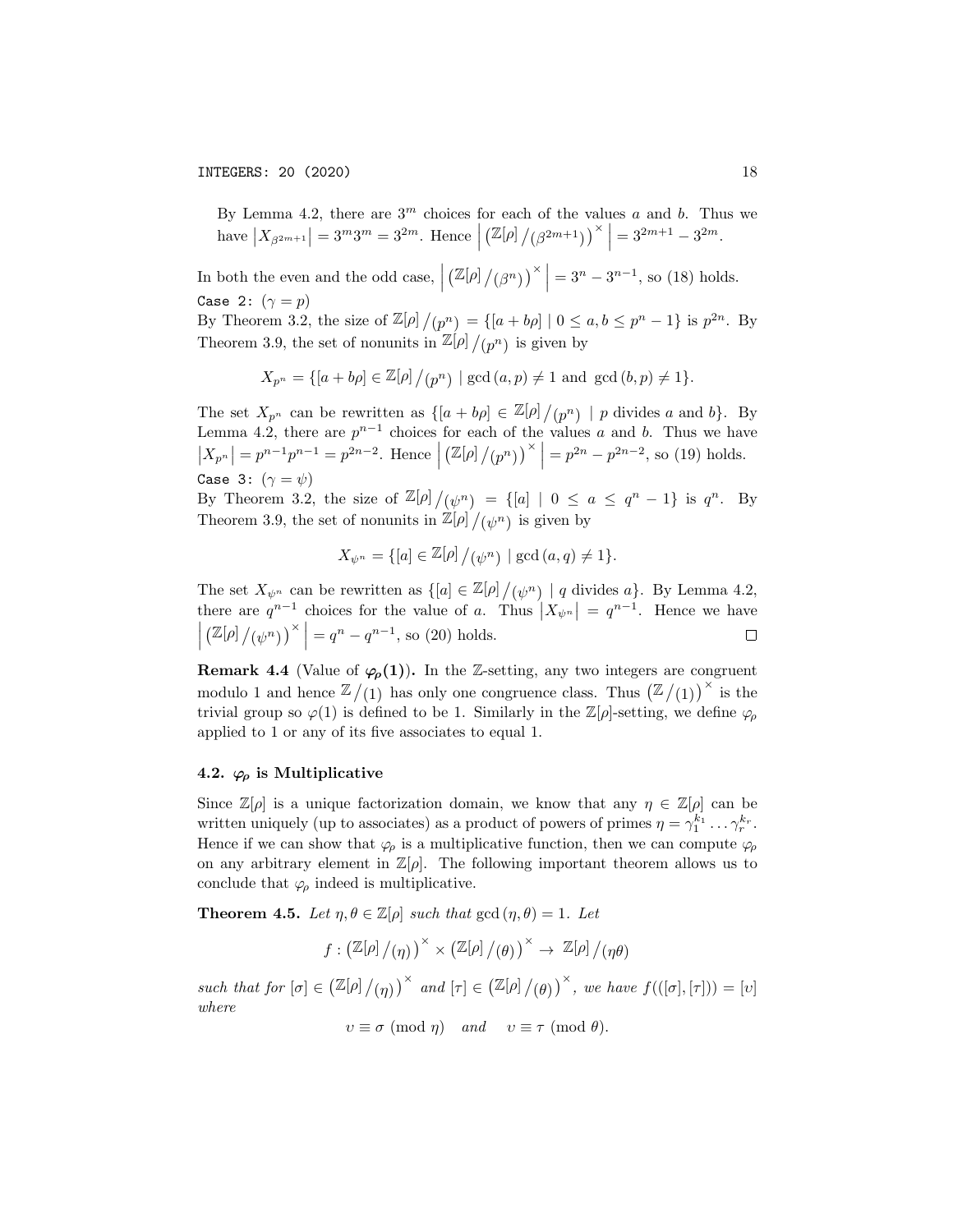Then the image of f is given by  $\text{im } f = \left(\mathbb{Z}[\rho]/(\eta \theta)\right)^{\times}$  and

$$
f:\left(\mathbb{Z}[\rho]/(\eta)\right)^{\times}\times\left(\mathbb{Z}[\rho]/(\theta)\right)^{\times}\to\left(\mathbb{Z}[\rho]/(\eta\theta)\right)^{\times}
$$

is an isomorphism.

*Proof.* If  $([\sigma_1], [\tau_1]) = ([\sigma_2], [\tau_2])$  for  $[\sigma_1]$  and  $[\sigma_2]$  in  $(\mathbb{Z}[\rho]/(\eta))^{\times}$  and  $[\tau_1]$  and [ $\tau_2$ ] in  $\left(\mathbb{Z}[\rho]/(\theta)\right)^{\times}$ , then  $f((\sigma_1], [\tau_1])) = f((\sigma_2], [\tau_2])$  by the Chinese Remainder Theorem. So  $f$  is well defined.

Let  $[\sigma] \in (\mathbb{Z}[\rho]/(\eta))^{\times}$  and  $[\tau] \in (\mathbb{Z}[\rho]/(\theta)))^{\times}$  such that  $f(([\sigma],[\tau])) = [\upsilon]$ . Since  $v \equiv \sigma \pmod{\eta}$  and  $gcd(\sigma, \eta) = 1$ , then  $gcd(v, \eta) = gcd(\sigma, \eta) = 1$ . Similarly we have gcd  $(v, \theta) = \gcd(\tau, \theta) = 1$ . Thus gcd  $(v, \eta \theta) = 1$  since gcd  $(v, \eta) = 1$  and gcd  $(v, \theta) = 1$ . Hence  $f((\lbrack \sigma \rbrack, \lbrack \tau \rbrack)) = [v] \in (\mathbb{Z}[\rho]/(\eta \theta))^{\times}$ , so im  $f \subseteq (\mathbb{Z}[\rho]/(\eta \theta))^{\times}$ .

Since  $\text{im } f \subseteq (\mathbb{Z}[\rho]/(\eta\theta))^\times$ , it suffices to show  $(\mathbb{Z}[\rho]/(\eta\theta))^\times \subseteq \text{im } f$ . To that end, let  $[\chi] \in (\mathbb{Z}[\rho]/(\eta\theta))^\times$ . Then  $\gcd(\chi,\eta\theta) = 1$  implies  $\gcd(\chi,\eta) = 1$  and gcd  $(\chi, \theta) = 1$  since gcd  $(\eta, \theta) = 1$ . So  $\chi \equiv \sigma' \pmod{\eta}$  for some  $\sigma' \in (\mathbb{Z}[\rho]/(\eta))$ <sup>×</sup> and  $\chi \equiv \tau' \pmod{\theta}$  for some  $\tau' \in (\mathbb{Z}[\rho]/(\theta))^\times$ . Observe that  $f(([\sigma'], [\tau']) = [\chi])$ lies in  $\text{im}(f)$  so  $(\mathbb{Z}[\rho]/(\eta\theta))$ <sup>×</sup>  $\subseteq$  im f. Hence  $\text{im } f = (\mathbb{Z}[\rho]/(\eta\theta))$ <sup>×</sup>.

Now we show that  $f: (\mathbb{Z}[\rho]/(\eta))^{\times} \times (\mathbb{Z}[\rho]/(\theta))^{\times} \to (\mathbb{Z}[\rho]/(\eta\theta))^{\times}$  is an isomorphism. We just showed that f surjects onto  $\left(\mathbb{Z}[\rho]/(\eta\theta)\right)^{\times}$ . To show f is injective, it suffices to show that ker  $f$  is trivial. Observe that

$$
\ker f = \{([\sigma], [\tau]) \in (\mathbb{Z}[\rho]/(\eta)) \times (\mathbb{Z}[\rho]/(\theta)) \times |f(([\sigma], [\tau])) = [1] \in (\mathbb{Z}[\rho]/(\eta\theta)) \times \} = \{([\sigma], [\tau]) \mid 1 \equiv \sigma \pmod{\eta} \text{ and } 1 \equiv \tau \pmod{\theta} \} = \{([1], [1])\}.
$$

Hence  $f: (\mathbb{Z}[\rho]/(\eta))^{\times} \times (\mathbb{Z}[\rho]/(\rho))^{\times} \to (\mathbb{Z}[\rho]/(\eta \theta))^{\times}$  is a bijection. It is trivial to show  $f$  is a ring homomorphism and thus  $f$  is an isomorphism.  $\Box$ 

Corollary 4.6. The Euler phi function  $\varphi$  on the Eisenstein integers is multiplicative.

*Proof.* Let  $\eta, \theta \in \mathbb{Z}[\rho]$  such that  $\gcd(\eta, \theta) = 1$ . By Theorem 4.5, we know

$$
\left(\mathbb{Z}[\rho]\mathord{/}(\eta\theta)\right)^\times\cong\left(\mathbb{Z}[\rho]\mathord{/}(\eta)\right)^\times\times\left(\mathbb{Z}[\rho]\mathord{/}(\theta)\right)^\times.
$$

Since by Definition 4.1 the symbols  $\varphi_{\rho}(\eta\theta), \varphi_{\rho}(\eta)$ , and  $\varphi_{\rho}(\theta)$  are defined to be the cardinalities of  $\left(\mathbb{Z}[\rho]/(\eta\theta)\right)^\times$ ,  $\left(\mathbb{Z}[\rho]/(\eta)\right)^\times$  and  $\left(\mathbb{Z}[\rho]/(\theta)\right)^\times$ , respectively, we conclude that  $\varphi_{\rho}(\eta\theta) = \varphi_{\rho}(\eta) \varphi_{\rho}(\theta)$ .  $\Box$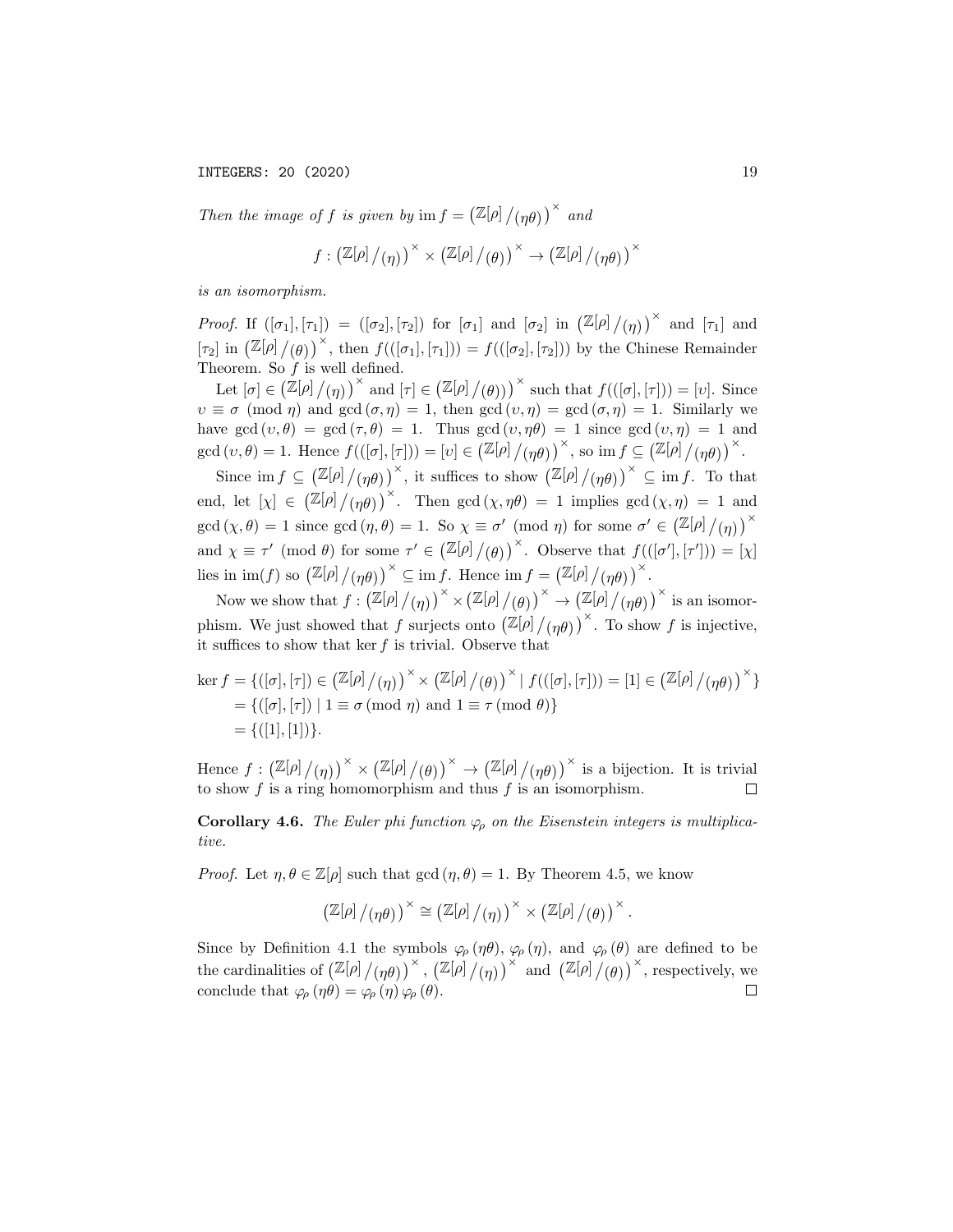**Example 4.7.** Recall that in Example 2.12, we showed that  $\eta = 48 - 72\rho$  can be written as the following product of powers of primes:

$$
\eta = 48 - 72\rho = 2^3 \cdot \beta^2 \cdot (5 + 2\rho).
$$

We can now compute  $\varphi$  ( $\eta$ ) given its prime factorization:

$$
\varphi_{\rho}(\eta) = \varphi_{\rho} (2^3 \cdot \beta^2 \cdot (5 + 2\rho))
$$
  
\n
$$
= \varphi_{\rho} (2^3) \cdot \varphi_{\rho} (\beta^2) \cdot \varphi_{\rho} (5 + 2\rho)
$$
  
\n
$$
= \left| \left( \mathbb{Z}[\rho] / (2^3) \right)^{\times} \right| \cdot \left| \left( \mathbb{Z}[\rho] / (\beta^2) \right)^{\times} \right| \cdot \left| \left( \mathbb{Z}[\rho] / (5 + 2\rho) \right)^{\times} \right|
$$
  
\n
$$
= (2^6 - 2^4) \cdot (3^2 - 3^1) \cdot (19^1 - 19^0)
$$
  
\nby Theorem 4.3  
\nby Theorem 4.3  
\nby Theorem 4.3

### 5. Applications

# 5.1. Group Structures and a Cyclicity Sufficiency Criterion for Certain Unit Groups

**Example 5.1** (The group structure of  $\left(\frac{\mathbb{Z}[\rho]/(\beta^2)}{\beta^2}\right)^{\times}$ ). By Theorem 4.3, we know that  $\left(\mathbb{Z}[\rho]/(\beta^2)\right)^\times$  has 6 elements. Thus  $\left(\mathbb{Z}[\rho]/(\beta^2)\right)^\times$  is isomorphic to either  $\mathbb{Z}_6$ or  $S_3$ . We give the Cayley table for  $\left(\mathbb{Z}[\rho]/(\beta^2)\right)^{\times}$  below.

| $\equiv \pmod{\beta^2}$ |             | $1+\rho$    |             | 2           | $2 + 2\rho$ | $2\rho$     |
|-------------------------|-------------|-------------|-------------|-------------|-------------|-------------|
|                         |             | $1+\rho$    |             |             | $2 + 2\rho$ | 2ρ          |
| $1+\rho$                | $1+\rho$    |             |             | $2 + 2\rho$ | $2\rho$     |             |
|                         |             |             | $2 + 2\rho$ | $2\rho$     |             | $1+\rho$    |
|                         |             | $2 + 2\rho$ | $2\rho$     |             | $1+\rho$    |             |
| $2 + 2\rho$             | $2 + 2\rho$ | $2\rho$     |             | $1+\rho$    |             |             |
| $2\rho$                 | $2\rho$     |             |             |             | 9           | $2 + 2\rho$ |

Notice that both  $1 + \rho$  and  $2\rho$  have order 6, so they are generators for the group. Hence  $\left(\mathbb{Z}[\rho]/(\beta^2)\right)^\times$  is cyclic, so it must be isomorphic to  $\mathbb{Z}_6$ .

**Example 5.2** (The group structure of  $\left(\frac{\mathbb{Z}[\rho]/(\beta^3)}{\beta^3}\right)^{\times}$ ). By Theorem 3.2, we know that

 $\mathbb{Z}[\rho]/(\beta^3) = \{[a + b\rho] \mid 0 \le a \le 8 \text{ and } 0 \le b \le 2\}.$ 

By Theorem 4.3, we know that  $\left(\frac{\mathbb{Z}[\rho]/(\beta^3)}{\beta^3}\right)^{\times}$  has 18 elements. These 18 elements are given by

$$
\left(\mathbb{Z}[\rho]/(\beta^3)\right)^{\times} = \{[a+b\rho] \in \mathbb{Z}[\rho]/(\beta^3) \mid a+b \not\equiv 0 \pmod{3}\}\
$$

$$
= \{[1], [2], [4], [5], [7], [8], [\rho], [1+\rho], [3+\rho], [4+\rho], [6+\rho], [7+\rho], [2\rho], [2+2\rho], [3+2\rho], [5+2\rho], [6+2\rho], [8+2\rho]\}\
$$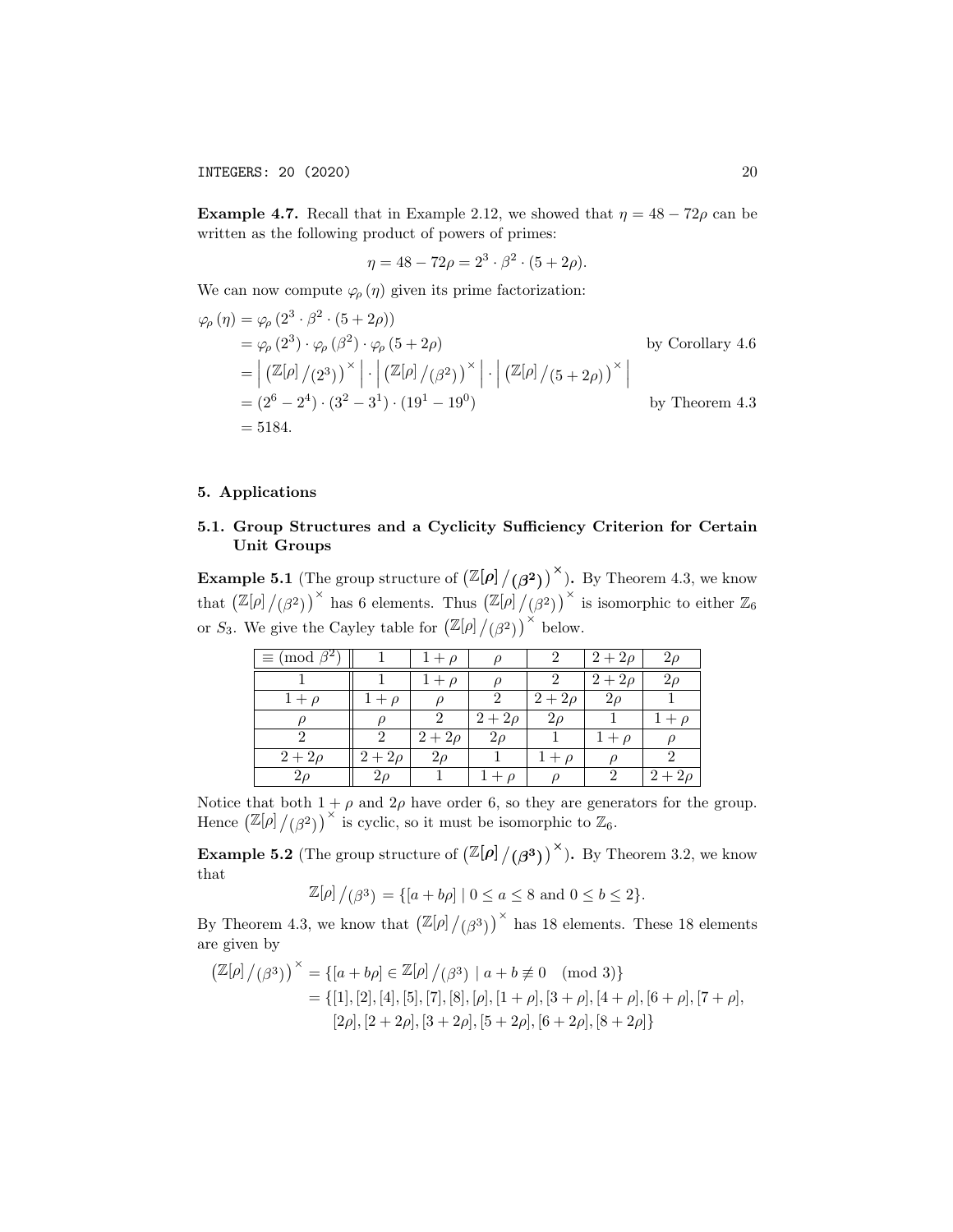according to Theorem 3.9. Thus  $\left(\frac{\mathbb{Z}[\rho]/(\beta^3)}{\beta^3}\right)^{\times}$  is isomorphic to one of the five groups of order 18. However, since  $\mathbb{Z}[\rho]$  is a commutative ring, every ideal in  $\mathbb{Z}[\rho]$ is commutative. So  $\mathbb{Z}[\rho]/(\beta^3)$  is a commutative quotient ring, which implies that  $\left(\mathbb{Z}[\rho]/(\beta^3)\right)^\times$  is an abelian group. There are only two abelian groups of order 18:  $\mathbb{Z}_{18}$  and  $\mathbb{Z}_6 \times \mathbb{Z}_3$ . It suffices to find the order of every element.

Let  $a + b\rho \in (\mathbb{Z}[\rho]/(\beta^3))^{\times}$  such that the order of  $a + b\rho$  is n. So we have  $(a + b\rho)^n \equiv 1 \pmod{\beta^3}$ . Let  $(a + b\rho)^n = c + d\rho$ . Then  $c + d\rho \equiv 1 \pmod{\beta^3}$  implies  $\frac{(c+d\rho)-1}{\beta^3} \in \mathbb{Z}[\rho]$ . Using  $\beta^3 = -3 - 6\rho$ , observe that

$$
\frac{(c+d\rho)-1}{\beta^3} = \frac{(c-1)+d\rho}{-3-6\rho} \cdot \frac{-3-6\rho^2}{-3-6\rho^2}
$$

$$
= \frac{-3c+3-3d\rho - 6c\rho^2 + 6\rho^2 - 6d\rho^2}{27}
$$

$$
= \frac{-3c+3-3d\rho + 6c + 6c\rho - 6 - 6\rho - 6d}{27}
$$

$$
= \frac{2c-2d-1}{9} + \frac{2c-d-2}{9}\rho.
$$

Thus  $c + d\rho \equiv 1 \pmod{\beta^3}$  if  $\frac{2c-2d-1}{9} + \frac{2c-d-2}{9} \rho \in \mathbb{Z}[\rho]$ . We use this to find the orders of all 18 elements, which are given below in red.

| $\overline{1}$        | $\lceil 2 \rceil$                                       | $\lceil 4 \rceil$ | $\lceil 5 \rceil$ | $\lceil 7 \rceil$ | [8]              |  |
|-----------------------|---------------------------------------------------------|-------------------|-------------------|-------------------|------------------|--|
| $\left[\rho\right]$   | $3   [1 + \rho]$                                        | 6   $[3 + \rho]$  | $3   4 + \rho  $  | 6   $[6+\rho]$    | $3   [7 + \rho]$ |  |
| $\lceil 2\rho \rceil$ | 6 $[2+2\rho]$ 6 $[3+2\rho]$ 6 $[5+2\rho]$ 3 $[6+2\rho]$ |                   |                   |                   | 6   $[8+2\rho]$  |  |

None of the elements have order 18, so we conclude that  $\left(\mathbb{Z}[\rho]/(\beta^3)\right)^\times$  is isomorphic to  $\mathbb{Z}_6 \times \mathbb{Z}_3$ .

**Theorem 5.3.** Consider  $\psi \overline{\psi} = q$  where  $q \equiv 1 \pmod{3}$  where q is prime in Z and  $\psi$  and  $\overline{\psi}$  are prime in  $\mathbb{Z}[\rho]$ . Then  $(\mathbb{Z}[\rho]/(\psi^n))^{\times} \cong \mathbb{Z}_{q^n-q^{n-1}}$ .

*Proof.* It suffices to show that the map  $f: (\mathbb{Z}/(q^n))^{\times} \to (\mathbb{Z}[\rho]/(\psi^n))^{\times}$  such that  $f([a]) = [a]$  is an isomorphism. Let  $[a], [b] \in (\mathbb{Z}/(q^n))^{\times}$ . Observe that

$$
f([a][b]) = f([ab]) = [ab] = [a][b] = f([a])f([b]),
$$

so f is a homomorphism. Now let  $[c] \in (\mathbb{Z}[\rho]/(\psi^n))^\times$ . Trivially there exists  $[c] \in (\mathbb{Z}/(q^n))^{\times}$  such that  $[c] \in (\mathbb{Z}/(q^n))^{\times} \mapsto [c] \in (\mathbb{Z}[\rho]/(q^n))^{\times}$  under f, so f is surjective.

Lastly, we know that  $\vert$  $\left(\mathbb{Z}/(q^n)\right)^{\times}$  =  $q^n - q^{n-1}$  by the Euler phi function on  $\mathbb{Z}$ . Also     $\left(\mathbb{Z}[\rho]/(\psi^n)\right)^\times\Big| = q^n - q^{n-1}$  by Theorem 4.3. Hence

$$
\left| \left( \mathbb{Z}/(q^n) \right)^{\times} \right| = \left| \left( \mathbb{Z}[\rho] / (\psi^n) \right)^{\times} \right|,
$$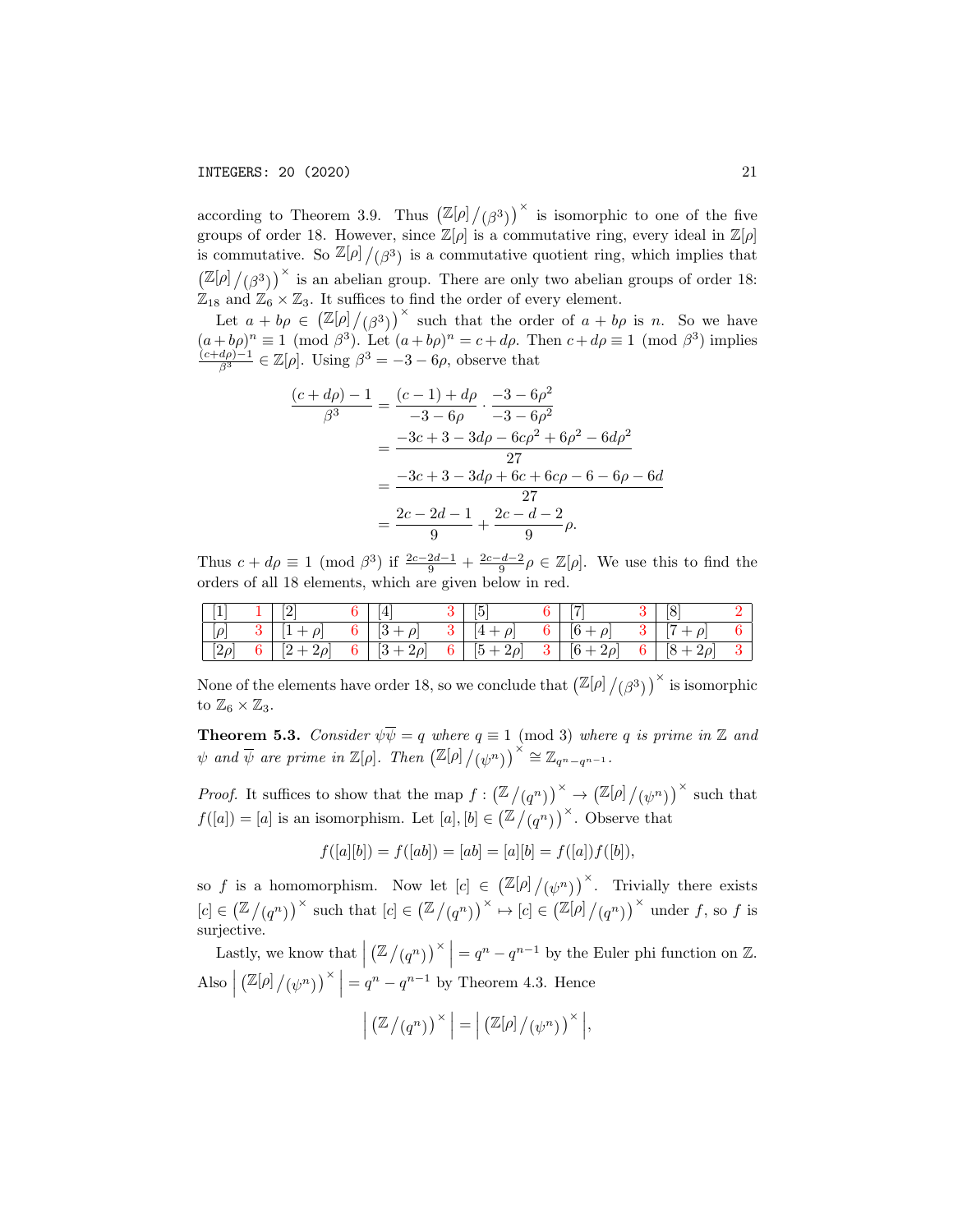so  $f$  is an isomorphism and these two unit groups are algebraically equivalent. It is well known that  $(\mathbb{Z}/(q^n))^{\times} \cong \mathbb{Z}_{q^n-q^{n-1}}$  for a prime  $q \in \mathbb{Z}$ . Therefore  $\left(\mathbb{Z}[\rho]/(\psi^n)\right)^{\times} \cong \mathbb{Z}_{q^n-q^{n-1}}.$ 

**Example 5.4.** We find the structure of  $\left(\frac{\mathbb{Z}[\rho]}{(-6\rho)}\right)^{\times}$  and a complete set of residue classes. Observe that  $-6\rho = -3\rho \cdot 2 = \beta^2 \cdot 2$ . As an application of Theorem 4.5, we find an explicit isomorphism

$$
f:\left(\mathbb{Z}[\rho]/(\beta^2)\right)^{\times}\times\left(\mathbb{Z}[\rho]/(2)\right)^{\times}\longmapsto\left(\mathbb{Z}[\rho]/(-6\rho)\right)^{\times}.
$$

By Theorems 3.2 and 3.9, we have

$$
\left(\mathbb{Z}[\rho]/(\beta^2)\right)^{\times} = \left\{ [a+b\rho] \middle| \begin{array}{l} 0 \le a, b \le 2 \text{ and} \\ a \not\equiv -b \pmod{3} \end{array} \right\}
$$

$$
= \{1, 1+\rho, \rho, 2, 2\rho, 2+2\rho\}
$$

and

$$
\left(\mathbb{Z}[\rho]/(2)\right)^{\times} = \left\{ [a+b\rho] \middle| \begin{array}{l} 0 \le a, b \le 1 \text{ and} \\ \gcd(a, 2) = 1 \text{ or } \gcd(b, 2) = 1 \end{array} \right\}
$$

$$
= \{1, \rho, 1 + \rho\}.
$$

It suffices to show where each of the 18 elements

$$
\left([\sigma],[\tau]\right)\in\left(\mathbb{Z}[\rho]\mathop{/}(\beta^2)\right)^\times\times\left(\mathbb{Z}[\rho]\mathop{/}(2)\right)^\times
$$

map to in  $\left(\mathbb{Z}[\rho]/(-6\rho)\right)^{\times}$ . For example, to find the image of some  $([\sigma],[\tau])$ , we solve the system of congruences

$$
\begin{cases} a + b\rho \equiv \sigma \pmod{\beta^2} \\ a + b\rho \equiv \tau \pmod{2} \end{cases}
$$

via the Chinese Remainder Theorem (CRT). By the proof of CRT, it is not hard to see that a solution modulo  $\beta^2 \cdot 2$  is

$$
a + b\rho = \sigma \cdot 2 \cdot 2 + \tau \cdot \beta^2 \cdot (1 + \rho)
$$

$$
= 4\sigma + 3\tau.
$$

Using this equation, we find the image of  $f$ , which is given in the third column of the following table.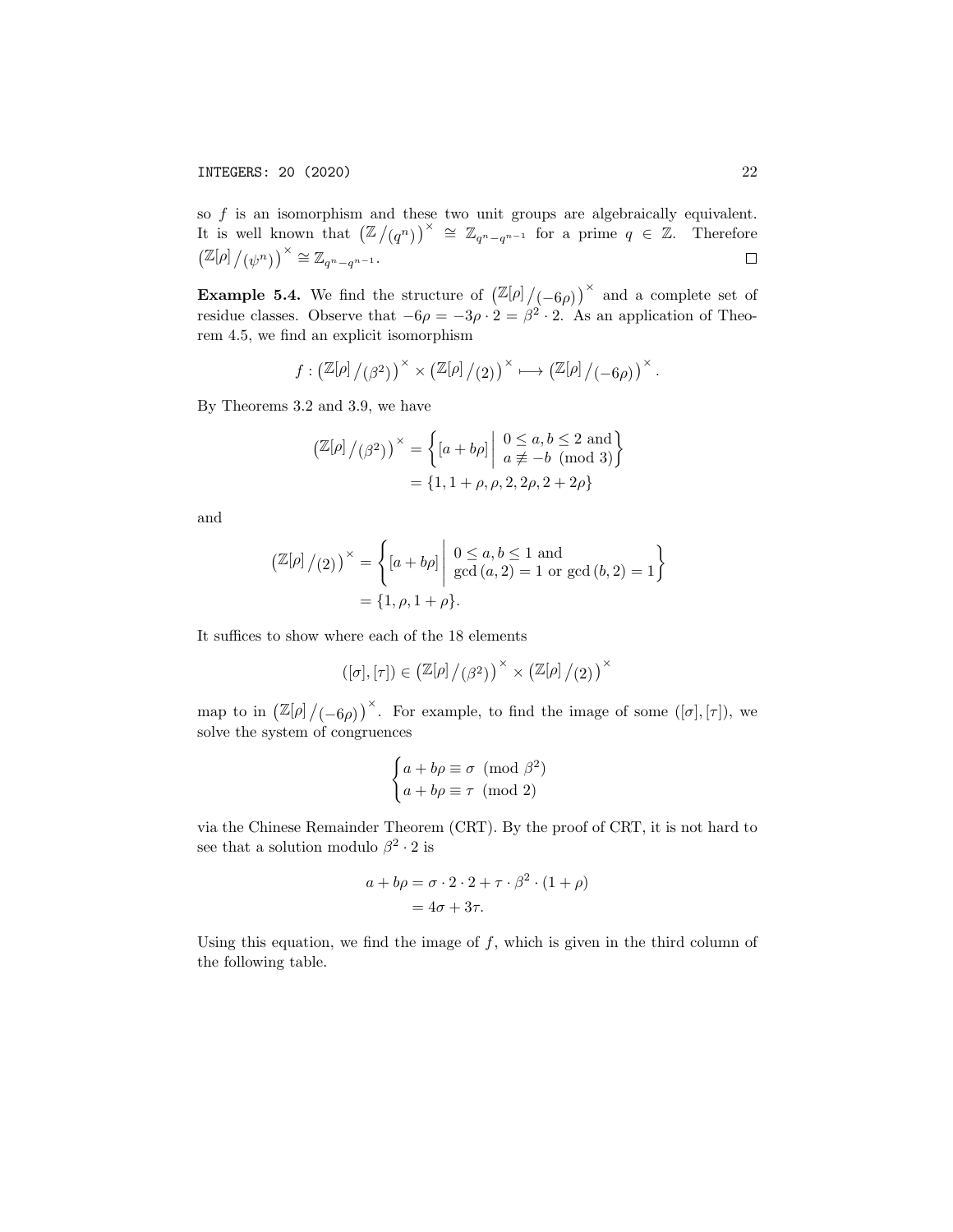| $\sigma$       | $\tau$         | $\overline{\mathsf{x}}$<br>$a+b\rho\in\left(\mathbb{Z}[\rho]/(-6\rho)\right)$ |
|----------------|----------------|-------------------------------------------------------------------------------|
| 1              | 1              | 1                                                                             |
| $\mathbf 1$    | $\rho$         | $4+3\rho$                                                                     |
| $\mathbf{1}$   | $1+\rho$       | $1+3\rho$                                                                     |
| $1+\rho$       | $\mathbf 1$    | $1 + 4\rho$                                                                   |
| $1+\rho$       | $\rho$         | $4+\rho$                                                                      |
| $1+\rho$       | $1+\rho$       | $1+\rho$                                                                      |
| $\rho$         | $\mathbf 1$    | $3+4\rho$                                                                     |
| $\rho$         | $\rho$         | $\rho$                                                                        |
| $\rho$         | $1+\rho$       | $3+\rho$                                                                      |
| $\overline{2}$ | $\overline{1}$ | $\overline{5}$                                                                |
| $\overline{2}$ | $\rho$         | $2 + 3\rho$                                                                   |
| $\overline{2}$ | $1+\rho$       | $5+3\rho$                                                                     |
| $\bar{2}\rho$  | $\mathbf{1}$   | $\overline{3}+2\rho$                                                          |
| $2\rho$        | $\rho$         | $5\rho$                                                                       |
| $2\rho$        | $1+\rho$       | $3 + 5\rho$                                                                   |
| $2 + 2\rho$    | $\mathbf{1}$   | $5 + 2\rho$                                                                   |
| $2 + 2\rho$    | $\rho$         | $2 + 5\rho$                                                                   |
| $2 + 2\rho$    | $1+\rho$       | $5+5\rho$                                                                     |

We now investigate the group structure of  $\left(\mathbb{Z}[\rho]/(-6\rho)\right)^{\times}$ . Let

$$
H_1 := \langle [3+2\rho] \rangle = \{1, 3+2\rho, 5+2\rho, 5, 3+4\rho, 1+4\rho\},
$$
  

$$
H_2 := \langle [4+3\rho] \rangle = \{1, 4+3\rho, 1+3\rho\}.
$$

Observe that  $H_1$  and  $H_2$  are normal in  $(\mathbb{Z}[\rho]/(-6\rho))^{\times}$  and  $H_1 \cap H_2 = \{1\}$  and  $|H_1||H_2| = |$  $\left(\mathbb{Z}[\rho]/(-6\rho)\right)^{\times}$ . Hence

$$
\left(\mathbb{Z}[\rho]/(-6\rho)\right)^{\times} = H_1 \times H_2 \cong \mathbb{Z}_6 \times \mathbb{Z}_3.
$$

### 5.2. Euler-Fermat Theorem for the Eisenstein Integers

In 1640 in a letter to his colleague Frénicle de Bessy, Fermat writes without proof what is now known as *Fermat's Little Theorem* which states that for a prime p and an integer a coprime to p that  $a^{p-1} \equiv 1 \pmod{p}$ . This was later proven by Euler in 1736, but the generalization of this result sometimes referred to as the Euler-Fermat Theorem, which states that for coprime positive integers  $a$  and  $n$  it follows that  $a^{\varphi(n)} \equiv 1 \pmod{n}$ , was proven by Euler in 1763 [4, 5]. It is this statement that we generalize to the Eisenstein integers.

**Theorem 5.5.** Given  $\theta, \eta \in \mathbb{Z}[\rho] - \{0\}$  such that  $\gcd(\theta, \eta) = 1$ , it follows that

$$
\theta^{\varphi_{\rho}(\eta)} \equiv 1 \pmod{\eta}.
$$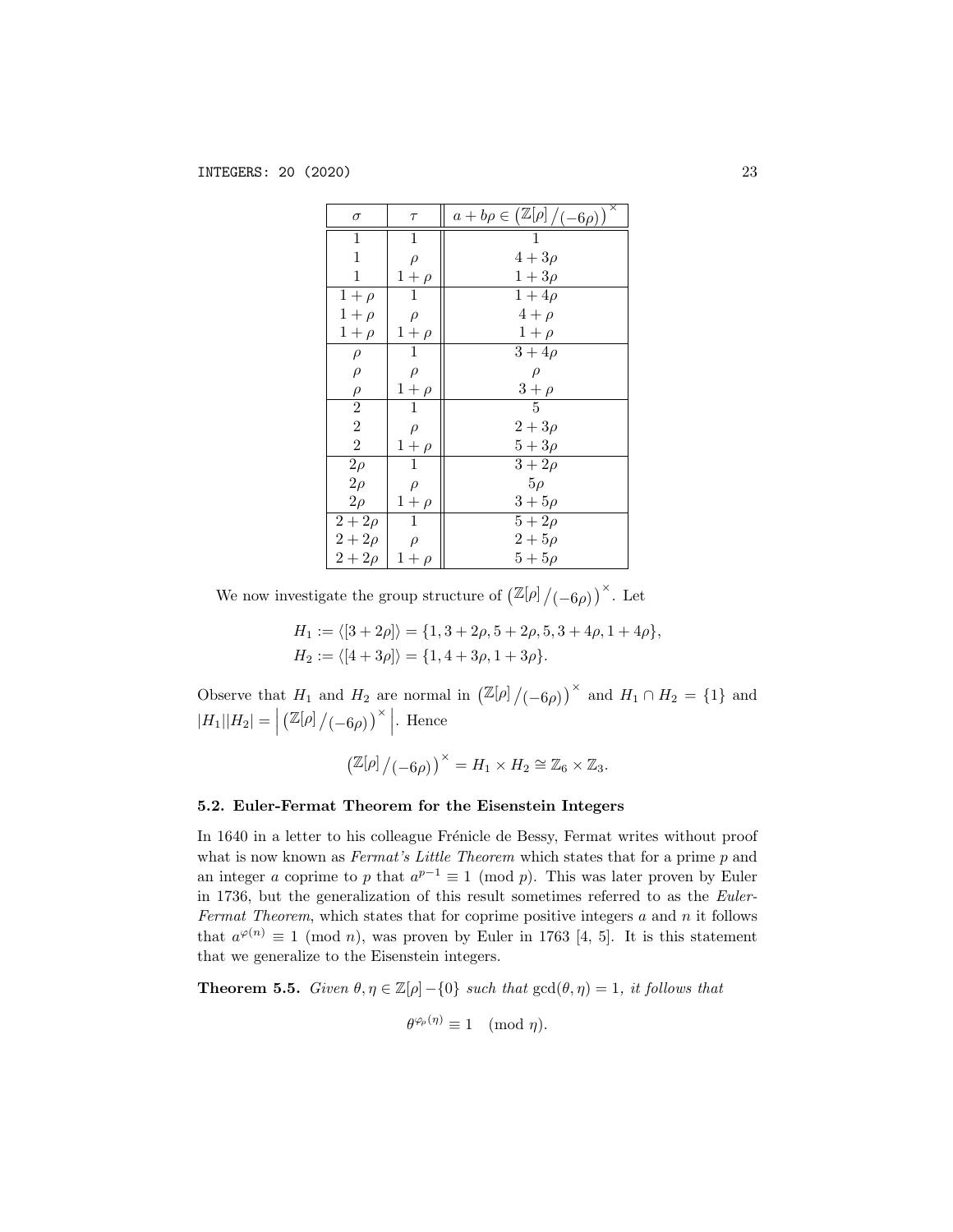Proof. Let  $\theta, \eta \in \mathbb{Z}[\rho] - \{0\}$  with  $gcd(\theta, \eta) = 1$ , and consider  $(\mathbb{Z}[\rho]/(\eta))^{\times}$ . Since θ and η are relatively prime, then θ is congruent to exactly one element in the set of complete residue classes of  $\left(\mathbb{Z}[\rho]/(\eta)\right)^{\times}$ . Consider the cyclic subgroup  $\langle [\theta] \rangle$ of  $\left(\mathbb{Z}[\rho]/(\eta)\right)^{\times}$ . Since the group  $\left(\mathbb{Z}[\rho]/(\eta)\right)^{\times}$  is finite, then its subgroup  $\langle [\theta] \rangle$  is  $\{[\theta], [\theta]^2, \ldots, [\theta]^k\}$  where, for some least positive integer k, we have  $\theta^k \equiv 1 \pmod{\eta}$ . Recall that  $\Big|$  $\left(\mathbb{Z}[\rho]/(\eta)\right)^{\times} = \varphi_{\rho}(\eta)$ . Hence by Lagrange's theorem k divides  $\varphi_{\rho}(\eta)$ , so  $k \cdot m = \varphi_{\rho}(\eta)$  for some  $m \in \mathbb{Z}$ . But that implies

$$
\theta^{\varphi_{\rho}(\eta)} = \theta^{k \cdot m} = (\theta^k)^m \equiv 1^m \pmod{\eta}
$$

$$
\equiv 1 \pmod{\eta}.
$$

Thus  $\theta^{\varphi_{\rho}(\eta)} \equiv 1 \pmod{\eta}$  as desired.

**Example 5.6.** Consider  $2 - \rho$  and  $\beta^2$  in  $\mathbb{Z}[\rho]$ . Given that  $N(2 - \rho) = 7$ , the reader can easily verify that  $2 - \rho$  is a Category 3 prime by Proposition 2.9. Since  $2 - \rho$ does not divide  $\beta^2$ , then  $gcd(2-\rho,\beta^2)=1$ . By Theorem 5.5, we can conclude that  $(2 - \rho)^{\varphi_{\rho}(\beta^2)} \equiv 1 \pmod{\beta^2}$ . To verify this congruence, it suffices to show that  $(2 - \rho)^6 \equiv 1 \pmod{\beta^2}$  since  $\varphi_\rho(\beta^2) = 6$  by Theorem 4.3. In this case it is particularly easy to confirm that we are correct since  $\beta^2$  and 3 are associates by Proposition 2.11, and hence  $(2 - \rho)^6$  modulo  $\beta^2$  coincides with  $(2 - \rho)^6$  modulo 3. Observe  $(2 - \rho)^6 = -323 - 360\rho$  which is congruent to 1 modulo 3, as desired.

### 5.3. The Range of  $\varphi$

It is well known that the values  $\varphi(n)$  of the standard Euler phi function on the integers is even for all  $n \geq 3$ . It is natural to examine the range values of the Euler phi function  $\varphi$  on the Eisenstein integers. It turns out that  $\varphi$  and  $\varphi$  share a very similar range.

**Theorem 5.7.** Let  $\eta \in \mathbb{Z}[\rho] - \{0\}$ . Then  $\varphi_{\rho}(\eta)$  is an even integer unless  $\eta$  is a unit or any associate of 2.

*Proof.* By Remark 4.4, we know  $\varphi$  equals 1 when applied to 1 or any of its five associates. By (19) of Theorem 4.3, we know  $\varphi_{\rho}(2) = 3$  and hence  $\varphi_{\rho}(\eta) = 3$  for all associates  $\eta$  of 2.

Let  $\eta \in \mathbb{Z}[\rho] - \{0\}$  such that  $\eta$  is neither a unit nor an associate of 2. Thus in its prime factorization,  $\eta$  has a prime factor (up to associates) of the form

- (Category 1):  $\beta^n$  for some  $n \geq 1$ , or
- (Category 2):  $2^n$  for some  $n \geq 2$ , or  $p^n$  for some  $n \geq 1$  where  $p > 2$  is prime in  $\mathbb Z$  and  $p \equiv 2 \pmod{3}$ , or
- (Category 3):  $\psi^n$  for some  $n \geq 1$  where q is prime in Z, the norm  $N(\psi)$  equals q, and  $q \equiv 1 \pmod{3}$ .

 $\Box$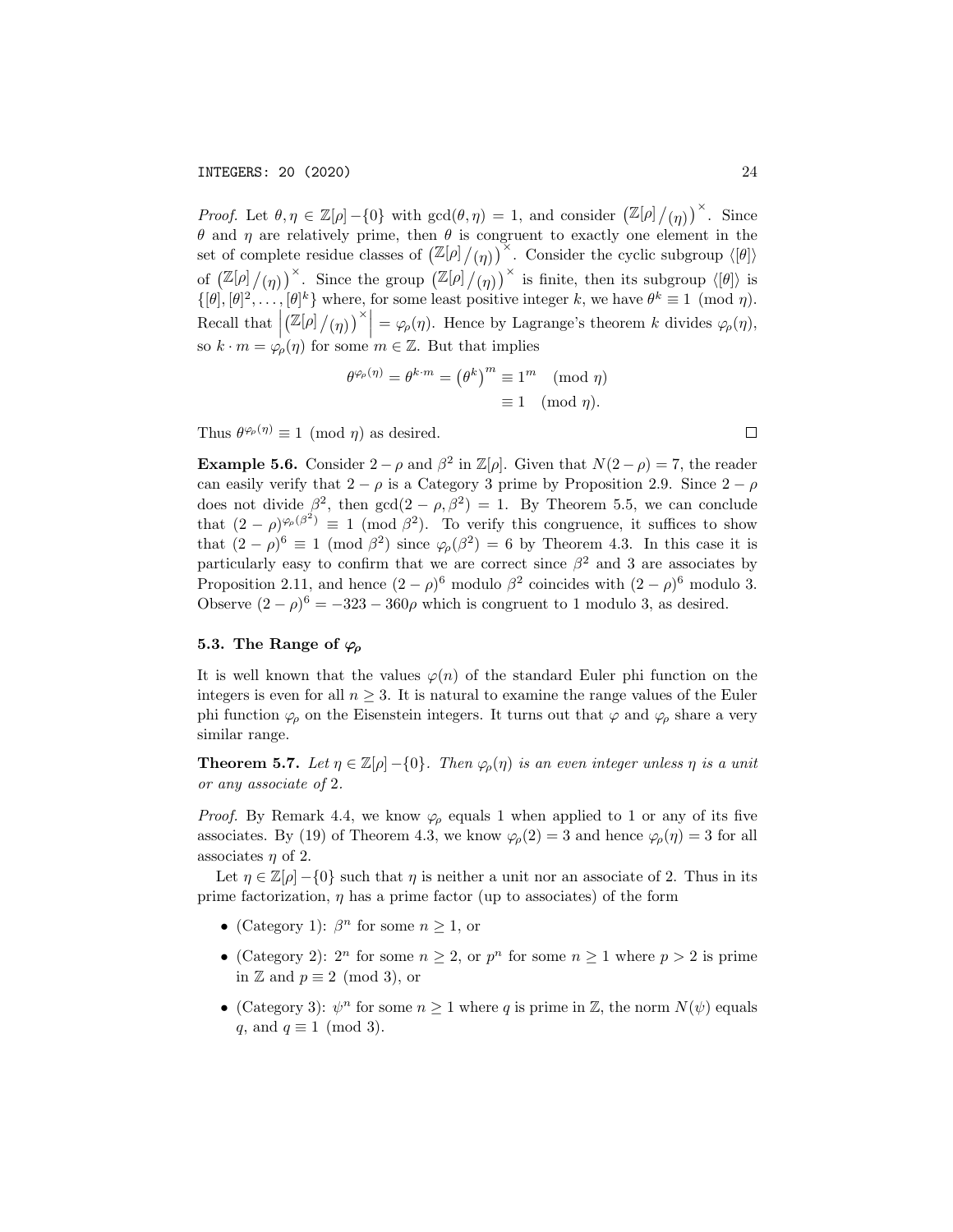Since  $\varphi$  is multiplicative, it suffices to show that in each of the three cases above  $\varphi$  yields an even value. To this end we utilize the three Equations (18), (19), and (20) of Theorem 4.3.

Equation (18) implies  $\varphi_{\rho}(\beta^n) = 3^n - 3^{n-1}$ , and so  $\varphi_{\rho}(\beta^n) = 3^{n-1}(3-1) = 2 \cdot 3^{n-1}$ is even and hence  $\varphi_{\rho}(\beta^n)$  is even. Equation (19) implies  $\varphi_{\rho}(2^n) = 2^{2n} - 2^{2n-2}$ which is a difference of two even numbers when  $n \geq 2$ , and hence  $\varphi_o(2^n)$  is even if  $n \geq 2$ . Moreover for  $p \neq 2$  prime in Z with  $p \equiv 2 \pmod{3}$ , Equation (19) yields  $\varphi_p(p^n) = p^{2n} - p^{2n-2}$  and so  $\varphi_p(p^n) = p^{2n-2}(p^2 - 1)$ . Since  $p \neq 2$  and prime, we know p is odd and hence  $p^2 - 1$  is even. Thus it follows that  $\varphi_p(p^n)$  is even. Lastly, given  $\psi$  with  $N(\psi) = q$  where q is prime in Z and  $q \equiv 1 \pmod{3}$ , Equation (20) yields  $\varphi_{\rho}(\psi^n) = q^n - q^{n-1}$ , and so  $\varphi_{\rho}(\psi^n) = q^{n-1}(q-1)$ . Since q is prime with  $q \equiv 1 \pmod{3}$ , we know q is odd and hence  $q-1$  is even. Thus  $\varphi_{p}(\psi^{n})$  is even. The claim follows.  $\Box$ 

# 5.4. Relative Primality of Real and Rho Parts of Powers of Category 3 Primes

This last subsection is not an application of the Euler phi function. However, it is a very interesting observation on the structure of the real and rho parts of every Category 3 prime in  $\mathbb{Z}[\rho]$ .

**Theorem 5.8.** Let  $q \equiv 1 \pmod{3}$  where  $q = \psi \overline{\psi}$  and  $\psi = a + bp$  is prime in  $\mathbb{Z}[\rho]$ . Then given  $\psi^n = c + d\rho$ , it holds that  $(c, d) = 1$  for all  $n \geq 1$ .

*Proof.* We proceed by induction on n. If  $n = 1$ , then  $\psi^n = \psi = a + b\rho$  and  $N(\psi) = q = a^2 + b^2 - ab$ . Assume by way of contradiction that there exists  $r \in \mathbb{Z}$ such that r divides a and b. Then r divides  $a^2 + b^2 - ab$  so that r divides q. Since q is prime in Z, we know  $r \in \{1, q\}$ . Consider the case when  $r = q$ . Then  $a = qj_1$ and  $b = qj_2$  for some  $j_1, j_2 \in \mathbb{Z}$ . Observe that

$$
q = a2 + b2 - ab = q2j12 + q2j22 - q2j1j2
$$
  
= q<sup>2</sup>(j<sub>1</sub><sup>2</sup> + j<sub>2</sub><sup>2</sup> - j<sub>1</sub>j<sub>2</sub>).

Thus  $1 = q(j_1^2 + j_2^2 - j_1j_2)$  forces  $q = 1$ , a contradiction. Hence  $r = 1$  implies  $(a, b) = 1$  as desired.

Now assume  $\psi^k = c + d\rho$  where  $(c, d) = 1$  for some  $k > 1$ . Consider  $\psi^{k+1}$  and observe

$$
\psi^{k+1} = (a+b\rho)^{k+1}
$$
  
=  $(a+b\rho)^k (a+b\rho)$   
=  $(c+d\rho)(a+b\rho)$   
=  $(ac-bd) + (ad+bc-bd)\rho$ .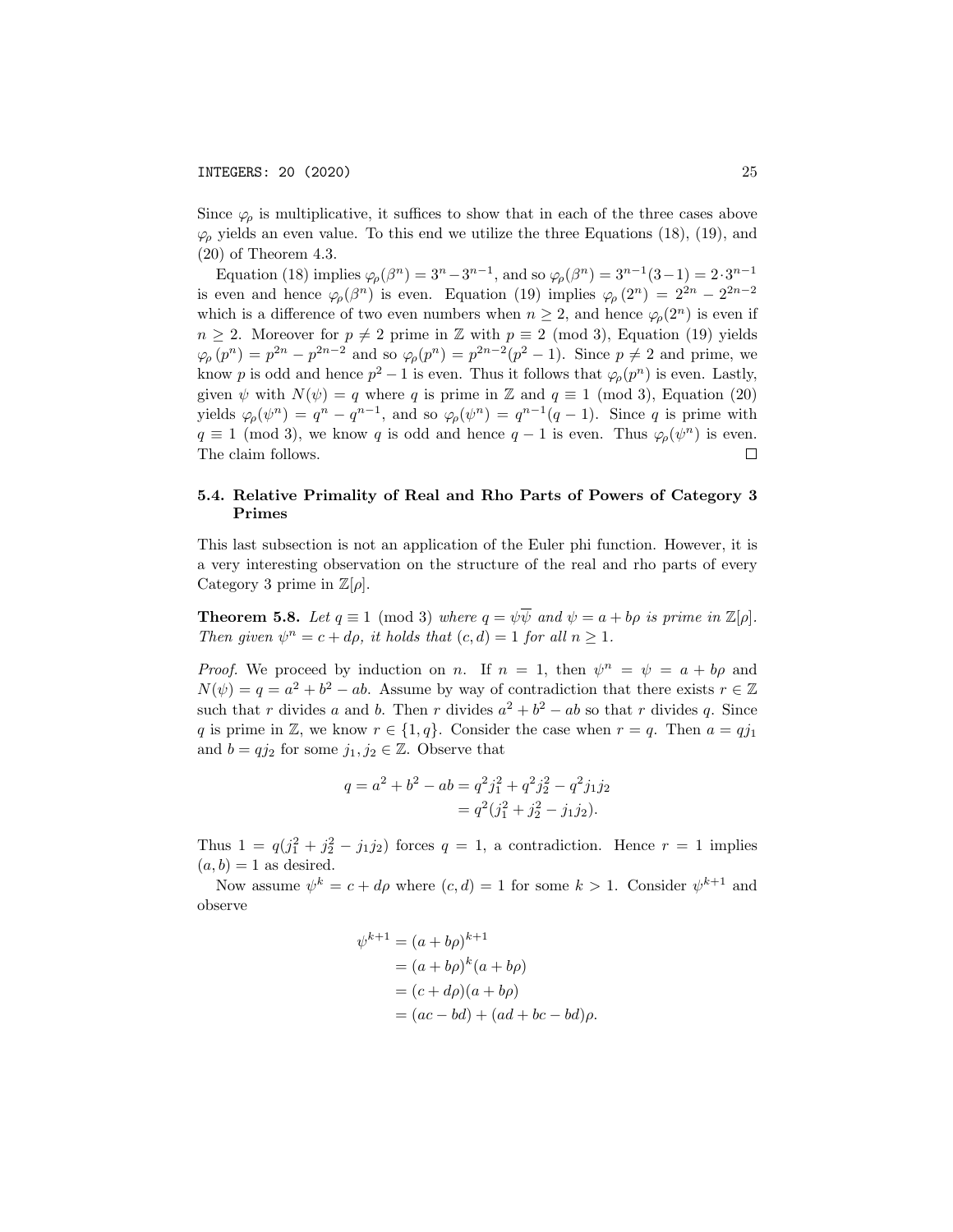Let  $C = ac - bd$  and  $D = ad + bc - bd$ . It suffices to show that  $(C, D) = 1$ . Suppose by way of contradiction that there exists an integer  $r$  such that  $r$  divides  $C$  and  $D$ . Since  $q^{k+1} = N(\psi^{k+1}) = C^2 + D^2 - CD$ , we know r divides  $C^2 + D^2 - CD$  implies r divides  $q^{k+1}$ . Then q prime in Z implies  $r \in \{1, q^m\}$  for some  $m \leq k+1$ . Consider the case when  $r = q^m$ . Then  $C = q^m j_1$  and  $D = q^m j_2$  for some  $j_1, j_2 \in \mathbb{Z}$ . Observe that

$$
q^{k+1} = C^2 + D^2 - CD = q^{2m}j_1 + q^{2m}j_2 - q^{2m}j_1j_2
$$
  
= 
$$
q^{2m}(j_1 + j_2 - j_1j_2)
$$
  
= 
$$
q^{2m}N(j_1 + j_2\rho).
$$

We have two cases.

Case 1: Assume that  $2m \geq k+1$ . Then  $q^{2m-(k+1)}N(j_1+j_2\rho) = 1$  forces  $q^{2m-(k+1)}=1$ , a contradiction.

Case 2: Assume that  $2m < k+1$ . Then  $N(j_1 + j_2 \rho) = q^{k+1-2m}$ . Observe that

$$
N(j_1 + j_2 \rho) = q^{k+1-2m} \implies j_1 + j_2 \rho = \psi^{k+1-2m}
$$
  
\n
$$
\implies q^m(j_1 + j_2 \rho) = q^m \psi^{k+1-2m}
$$
  
\n
$$
\implies C + D\rho = q^m \psi^{k+1-2m}
$$
  
\n
$$
\implies \psi^{k+1} = q^m \psi^{k+1} \psi^{-2m}
$$
  
\n
$$
\implies \psi^{2m} = q^m
$$
  
\n
$$
\implies \psi^2 = q
$$
  
\n
$$
\implies \psi \psi = \psi \overline{\psi}
$$
  
\n
$$
\implies \psi = \overline{\psi}.
$$

Notice that  $\psi = \overline{\psi}$  is a contradiction since  $\psi$  and  $\overline{\psi}$  are distinct nonassociates by definition.

In both cases,  $r = 1$  is forced. Hence  $(C, D) = 1$  as desired. Therefore the claim holds for all  $n \geq 1$ .  $\Box$ 

### 6. Open Questions

**Question 6.1.** Are the (nonassociate) distinct pairs of category 3 primes  $\psi$  and  $\overline{\psi}$ always of the same odd class? Does the corresponding q predict the odd class of  $\psi$ and  $\overline{\psi}$ ?

Question 6.2. In the Z-setting, it is known that the Euler phi function  $\phi$  takes on only even values. The even values n such that the equation  $\phi(x) = n$  has no solution x are called *nontotients*. The first few nontotients are

$$
14, 26, 34, 38, 50, 62, 68, 74, 76, 86, 90, 94, 98, 114, \ldots
$$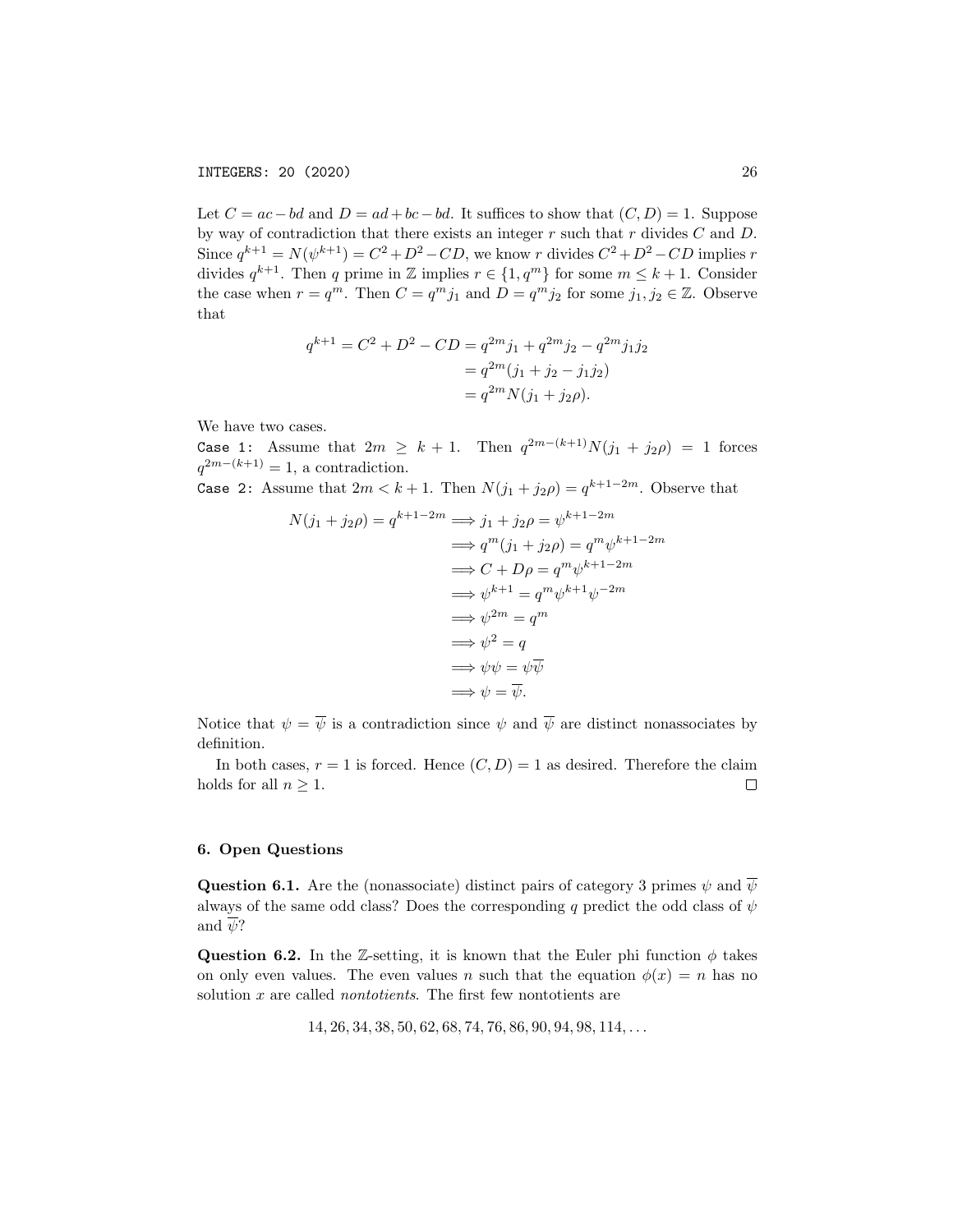Since 1956, attempts have been made to find criteria for when  $n$  is a nontotient however only sufficiency criteria were found [12, 13] or necessary and sufficient criteria for n of a certain form  $[1]$ . Most recently in 1993, Mingzhi gave the following necessary and sufficient criteria for  $n$  to be a nontotient when  $n$  is divisible by only one factor of 2 [10].

**Theorem 6.3.** Let  $n = 2p_1^{\alpha_1}p_2^{\alpha_2} \cdots p_s^{\alpha_s}$  with  $2 < p_1 < p_2 < \cdots < p_s$ , where the  $p_i$ are primes. Then n is a nontotient if and only if

- (i)  $n+1$  is composite;
- (*ii*)  $p_s 1 \neq 2p_1^{\alpha_1}p_2^{\alpha_2} \cdots p_{s-1}^{\alpha_{s-1}}.$

To our knowledge, a necessary and sufficient criteria for arbitrary n remains an open problem in the Z-setting.

In the  $\mathbb{Z}[\rho]$ -setting, we proved in Theorem 5.7 that the Euler phi function  $\varphi_{\rho}$  on  $\mathbb{Z}[\rho]$  is even except on all units and the associates of 2. A natural question to ask is whether a necessary and sufficient criteria can be found for when  $\eta \in \mathbb{Z}[\rho]$  is a nontotient?

**Question 6.4.** It is well-known that for most integers  $n$ , the multiplicative group  $(\mathbb{Z}/(n))^{\times}$  is not cyclic. In 1801, Gauss published a proof that this group is cyclic if and only if n is of the form 2, 4,  $p^k$ , or  $2p^k$ , where p is an odd prime [6]. Gauss attributes Euler for coining the term primitive roots as the generators of these cyclic groups. In the Gaussian integer setting, Cross gives a classification of all Gaussian integers that have primitive roots [3]. A natural question to ask is which Eisenstein integers have primitive roots?

Question 6.5. A beautiful but not so well-known result is Menon's identity, originally proven in 1965 by P. Kesava Menon [9]. For a given  $n \in \mathbb{N}$ , this identity establishes the following tantalizing relation between gcd sums and the values  $\phi(n)$ and  $\tau(n)$ , where  $\phi$  is the usual Euler-phi function and  $\tau(n)$  counts the number of positive divisors of n:

$$
\sum_{\substack{1 \le k \le n \\ \text{d}(k,n)=1}} \gcd(k-1,n) = \phi(n)\tau(n).
$$

Can we generalize this captivating identity to the Eisenstein integer setting?

gcd

Acknowledgments. The authors acknowledge Edray Goins of Pomona College for helpful comments and suggestions. We especially thank Stan Wagon of Macalester College for sharing his Eisenstein ring Mathematica code with us; this code was an invaluable aid for our computations. We also acknowledge the faculty and students at Florida Gulf Coast University for their hospitality where we first presented these results. Finally, we acknowledge The Mousetrap in Eau Claire, Wisconsin for their hospitality where we conducted much of this research.